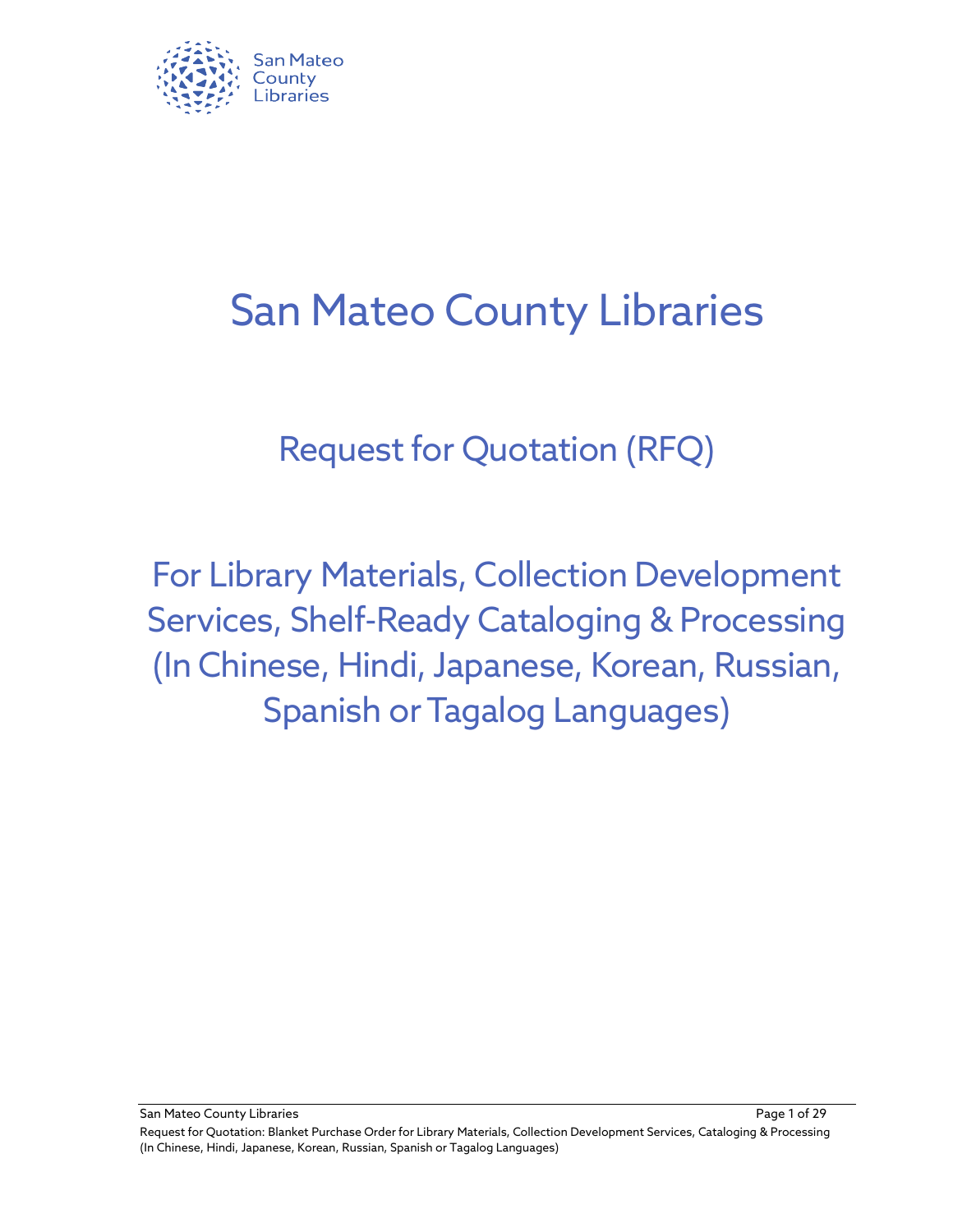

#### **Contents**

Page 2 of 29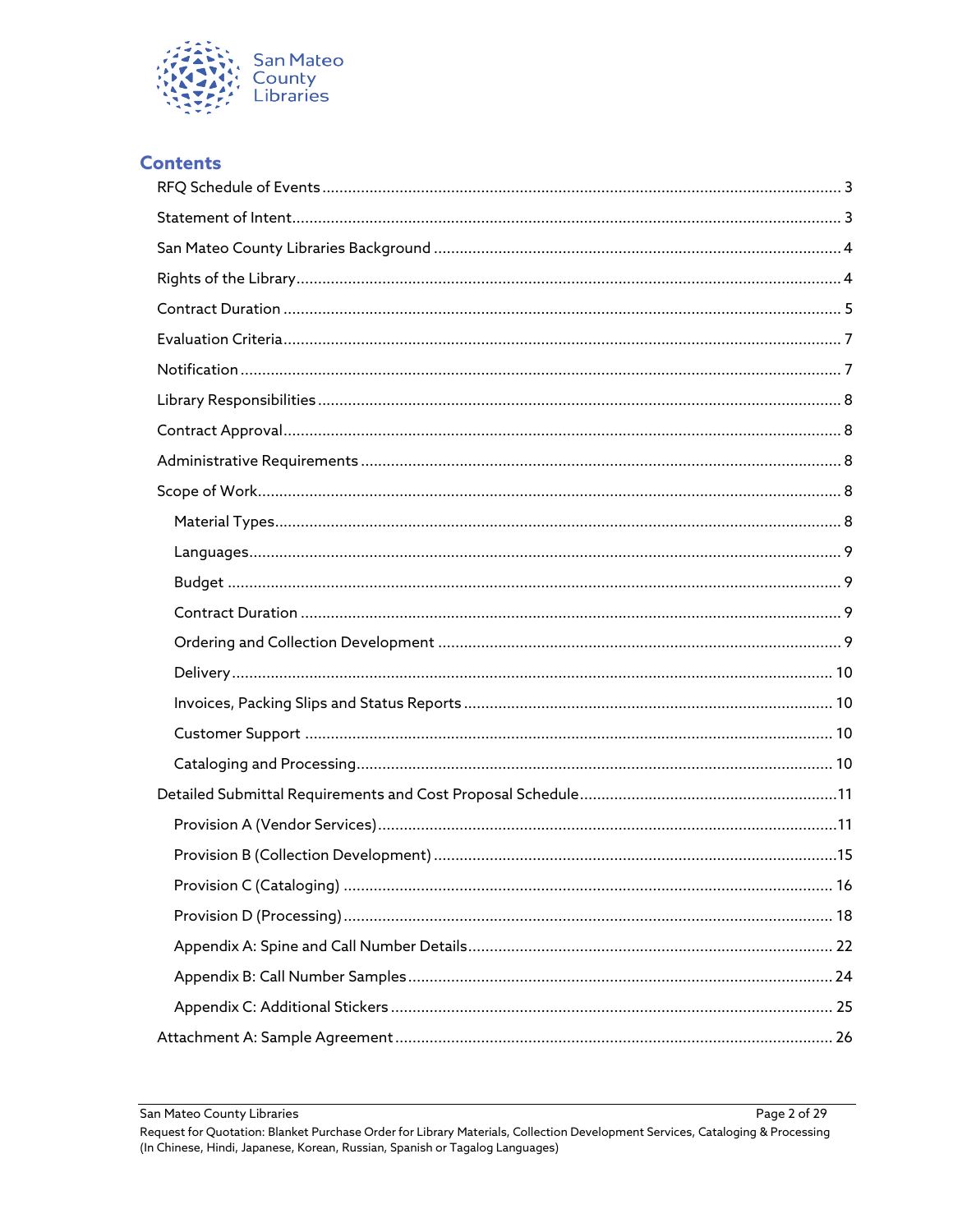

## <span id="page-2-0"></span>RFQ Schedule of Events

The following RFQ schedule represents the Library's best estimate of the schedule that shall be followed. The Library reserves the right, at its sole discretion, to adjust this schedule as it deems necessary.

| <b>SCHEDULE</b>                                             | <b>DATE</b>    |
|-------------------------------------------------------------|----------------|
| 1. Library Issues RFQ                                       | March 28, 2022 |
| 2. Deadline for Comments                                    | April 11, 2022 |
| 3. Library Issues Responses to Comments                     | April 25, 2022 |
| 4. Deadline for Submitting a Proposal                       | May 6, 2022    |
| 5. Library Completes RFQ Proposal Evaluation                | May 27, 2022   |
| 6. Library Issues Written Notification to All Proposers     | June 3, 2022   |
| 7. Conclusion of Contract Negotiation, and Contract Signing | June 24, 2022  |
| 8. Anticipated Contract Start Date                          | July 1, 2022   |

#### <span id="page-2-1"></span>Statement of Intent

San Mateo County Libraries (Library) is soliciting proposals from qualified firms in response to this Request for Quotation (RFQ) for Blanket Purchase Order (P.O.) of library materials, with customized collection development services, shelf-ready cataloging and materials processing in Chinese, Hindi, Japanese, Korean, Russian, Spanish or Tagalog languages.

Vendors should submit proposals to supply the Library with print books (Adult and Juvenile Monographs/Continuations) and/or audiovisual materials (CDs, DVDs) discounted from the publisher's invoice price when the invoice price is lower than the list price. Quoted price must be delivered F.O.B., San Mateo, California, USA. Invoice must reflect sales tax rate applicable to unincorporated San Mateo County.

Invoices will be sent to:

San Mateo County Libraries Page 3 of 29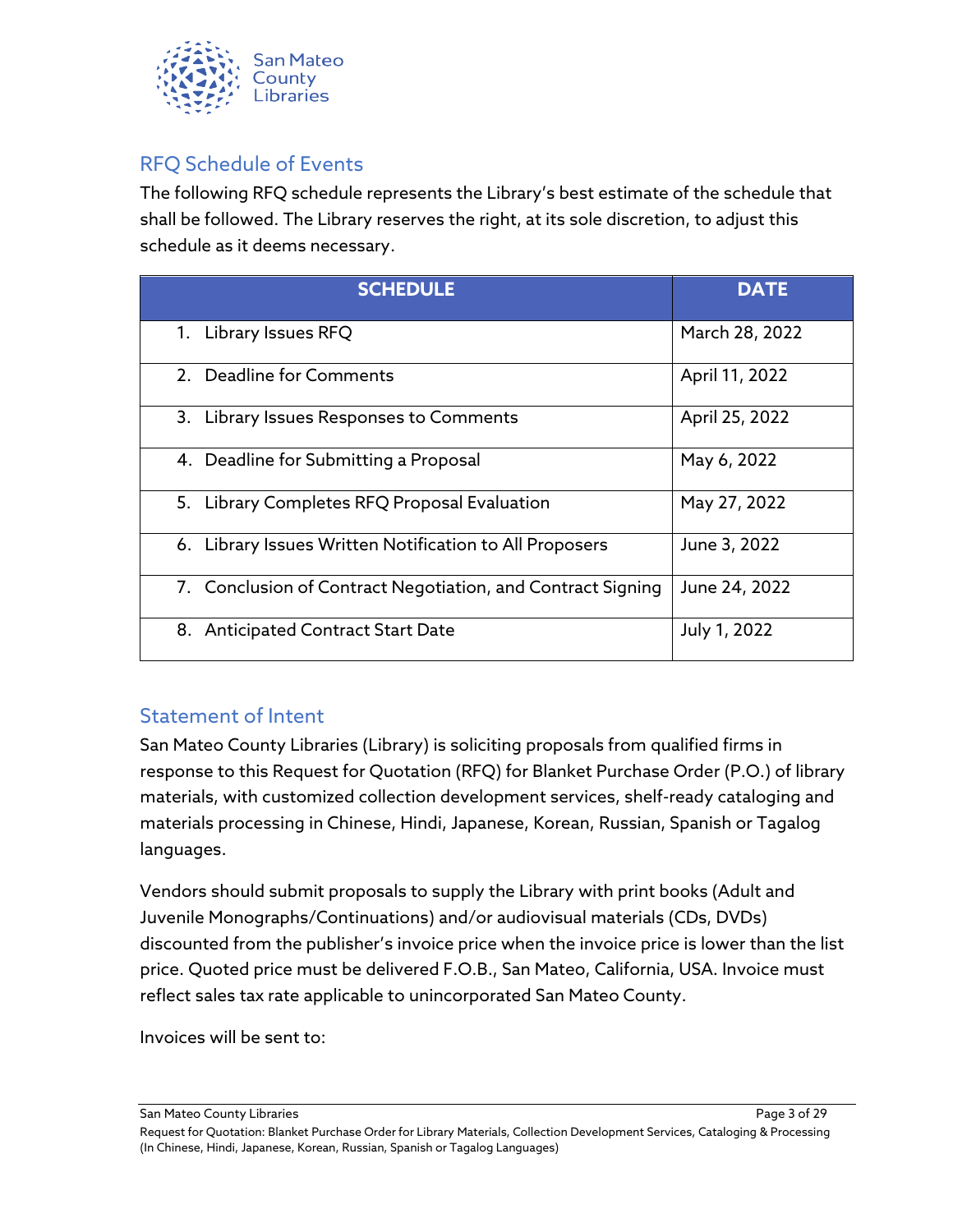

San Mateo County Libraries Attn: Sandy Wee, Access Services 125 Lessingia Ct. San Mateo, CA 94402-4065

The proposed contract length will be for a period of three (3) years from 07/01/22 through 06/30/25. Vendor will provide the Library with the option for one (1) twoyear renewal.

## <span id="page-3-0"></span>San Mateo County Libraries Background

San Mateo County Libraries is a Joint Powers Authority (JPA) serving the cities of Atherton, Belmont, Brisbane, East Palo Alto, Foster City, Half Moon Bay, Millbrae, North Fair Oaks, Pacifica, Portola Valley, San Carlos, Woodside, and the unincorporated areas of the county.

The Library is comprised of 13 branch libraries and a Bookmobile serving a population of 285,000 with an annual circulation of 3.7 million. There are 1,294,013 items (498,148 physical + 795,595 digital) in the Library's collection.

## <span id="page-3-1"></span>Rights of the Library

This RFQ is not a commitment or contract of any kind.

- The Library reserves the right to select the firm which, in the Library's opinion, will provide the most responsive and responsible services.
- The Library is not bound to award the contracts based solely on the lowest quote submitted.
- The Library reserves the sole right to evaluate the contents of proposals submitted in response to this project and to select successful vendors, if any.
- The Library reserves the right to waive any requirements of this proposal process and/or otherwise modify this RFQ when it determines that such modification is in the best interest of the Library.
- The Library reserves the right to cancel the RFQ and reject any and all quotations in whole or in part when it is in the best interest of the Library.
- The Library reserves the right to enter into agreements with multiple vendors/proposers for different portions of work as outlined in the Scope of Services.
- Library is not obligated to award a contract for the entire scope to any single vendor/proposer.

San Mateo County Libraries Page 4 of 29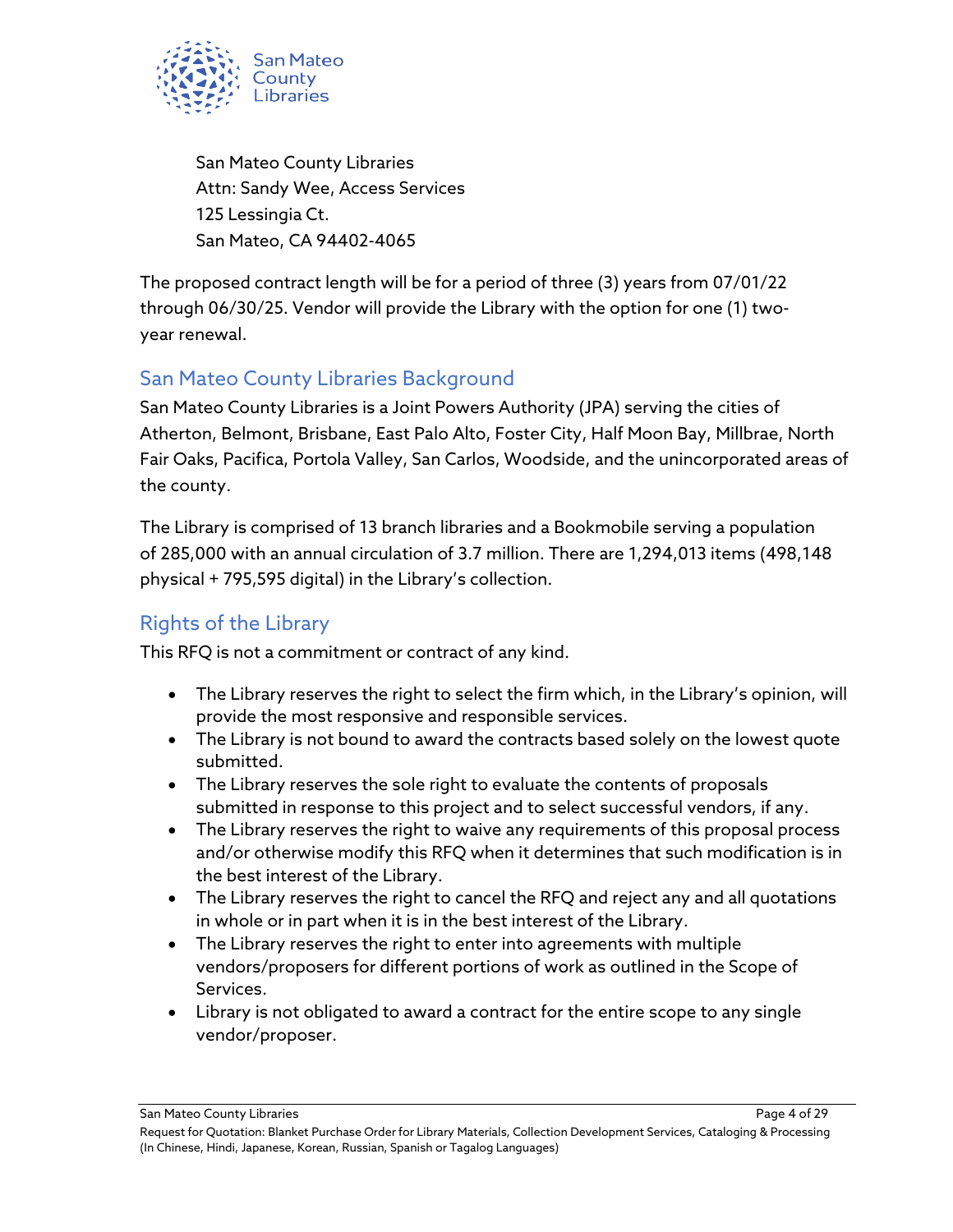

• Costs for developing the proposals are entirely the responsibility of the proposers and shall not be reimbursed.

#### <span id="page-4-0"></span>Contract Duration

The Library intends to enter into a contract with an estimated effective period of July 1, 2022 through June 30, 2025. The vendor will give San Mateo County Libraries the option for one (1) two-year renewal under the same terms and conditions. The form of contract the prevailing proposer must be willing to execute is attached hereto as Attachment A.

#### Communications Regarding the RFQ

Upon release of this RFQ, all communications concerning this procurement must be directed to Sandy Wee, Library Services Manager. Unauthorized contact regarding the RFQ with other Library employees may result in disqualification.

Any written questions should be submitted by email to [wee@smcl.org](mailto:wee@smcl.org) by the deadline specified in the RFQ Schedule of Events. The Library shall respond in writing to written communications and reserves the right, at its sole discretion, to determine appropriate and adequate responses to written comments, questions, and requests for clarification. Responses will be posted on the Library's website (**smcl.org**) by April 25, 2022.

#### Proposal Submission & Public Record Act

The criteria for evaluation of proposals are described in this RFQ. The proposal submitted by the vendor will be used to determine the applicant's capability of rendering the services to be provided. A determining factor for selection will be the applicants' ability to fully comply with all the instructions provided in this document.

Government Code Sections 6550 *et seq.*, the California Public Record Act, defines a public record as any writing containing information relating to the conduct of the public business. The Public Record Act provides that public records shall be disclosed upon written request and that any citizen has a right to inspect any public record unless the document is exempted from disclosure.

Be advised that any contract that eventually arises from this RFQ is a public record in its entirety. Also, all information submitted in response to this RFQ is itself a public record without exception. Submission of any materials in response to this RFQ constitutes a waiver by the submitting party of any claim that the information is protected from disclosure. By submitting materials, (1) you are consenting to release of such materials by the Library JPA if requested under the Public Records Act without further notice to you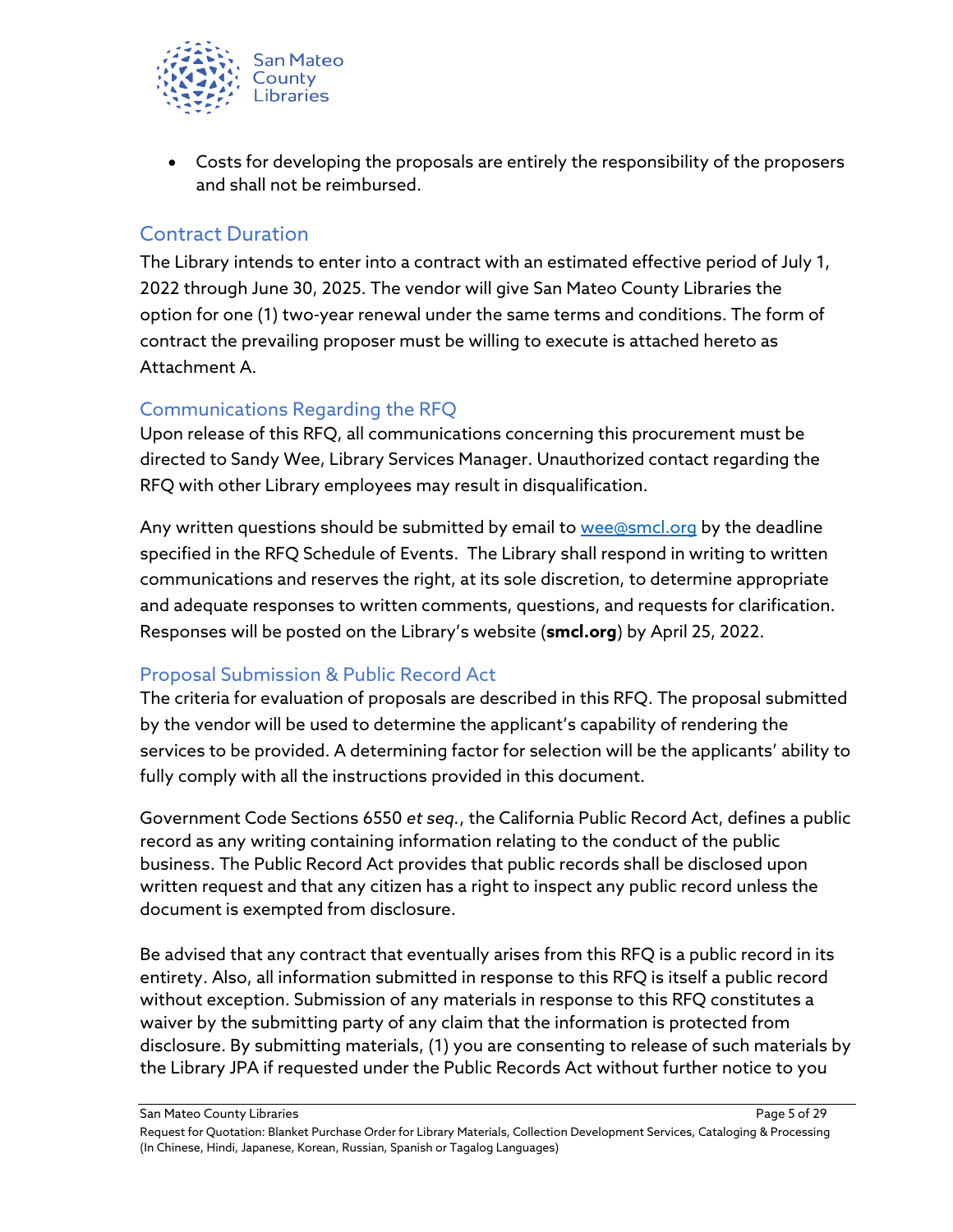

and, (2) you agree to indemnify and hold harmless the Library JPA for release of such information.

If the Library JPA receives a request for any portion of a document submitted in response to this RFQ, the Library JPA will not assert any privileges that may exist on behalf of the person or entity submitting the proposal, and the Library reserves the right to disclose the requested materials without notice to the party who originally submitted the requested material. To the extent consistent with the Public Records Act and applicable case law interpreting those provisions, the Library JPA and/or its officers, agents, and employees retain discretion to release or withhold any information submitted in response to this RFQ.

Submission of a proposal constitutes a complete waiver of any claims whatsoever against the Library JPA and/or its officers, agents, or employees that the Library JPA has violated a proposer's right to privacy, disclosed trade secrets, or caused any damage by allowing the proposal to be inspected.

#### Instructions for Submitting Proposals

The Library discourages lengthy and costly proposals. Proposals should be prepared simply and economically and provide a straightforward, concise description of the vendor's capabilities to satisfy the requirements of this RFQ. Emphasis should be on completeness and clarity of content.

All proposals should be typewritten; have consecutively numbered pages; including any exhibits, charts, or other attachments; and be delivered electronically as PDF files.

Please include the following information:

- **Scope of Services/Service Description**: Describe the overall services you intend to provide.
- **Organizational Background**: Describe the organization's history, mission, programs, and services it provides; administrative structure; and experience in providing similar services.
- **Completion and Submission of Provisions A, B, C, D**: Included in this RFQ.
- **Start-up Requirements**: Describe start-up requirements and the lead-time necessary to begin providing services.
- **Contact Information**: Include principal contacts, main and local business addresses, voice and fax phone numbers, and email address.
- **References**: Include two references recently familiar with the quality and reliability of your work.

San Mateo County Libraries Page 6 of 29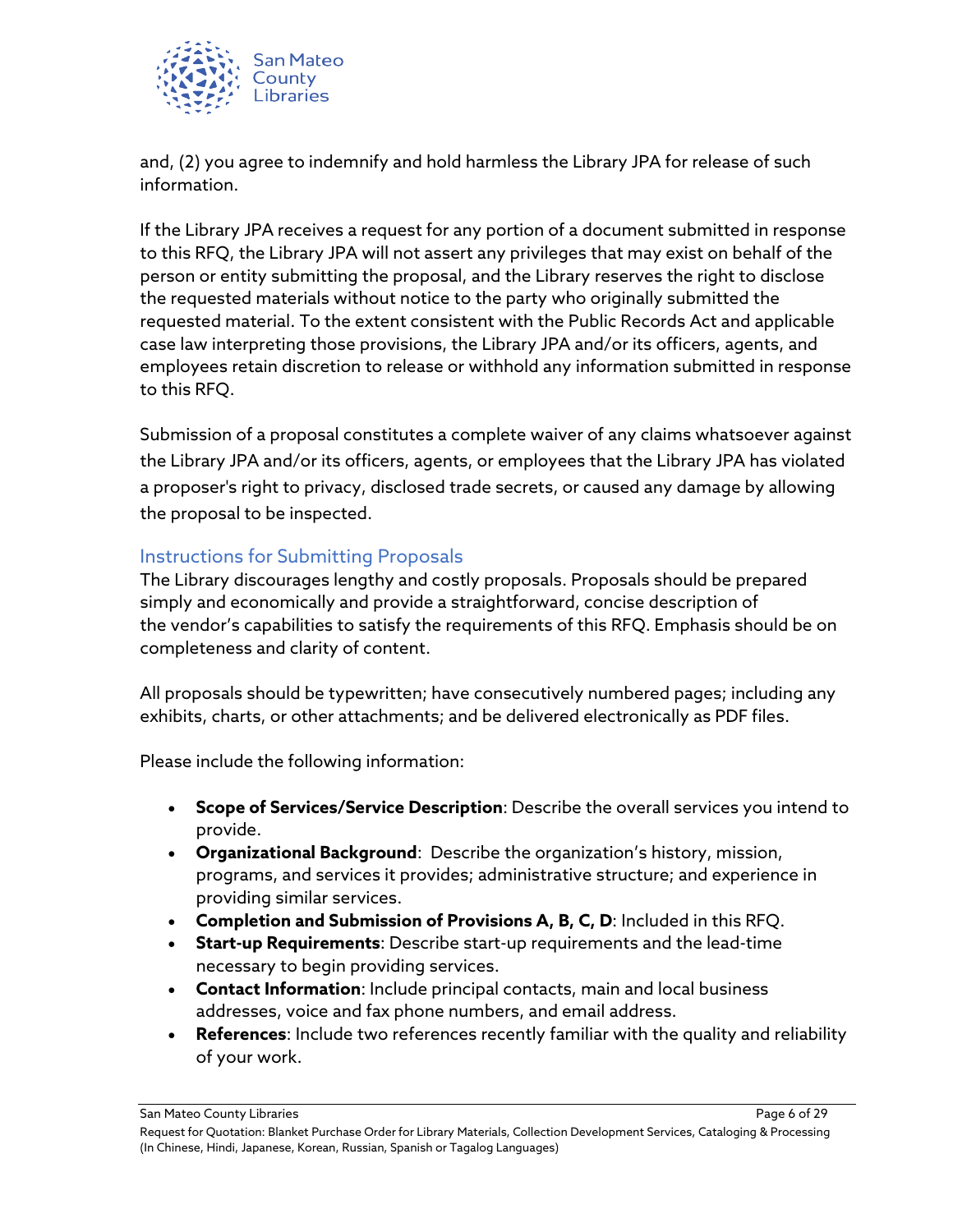

Proposal must be received by the final filing date and may be rejected after 5 p.m. on **May 6, 2022**.

Submissions for the RFQ should be sent by email to the RFQ Coordinator, Library Services Manager, Sandy Wee [\(wee@smcl.org\)](mailto:wee@smcl.org).

## <span id="page-6-0"></span>Evaluation Criteria

The evaluation of responses received will include a review for conformance to stated specifications. Only those proposals that meet or exceed the intent of the RFQ will be further evaluated. The evaluation process is designed to award the procurement not necessarily to the vendor of least cost, but rather to the vendor with the best combination of attributes based upon the evaluation criteria. Therefore, proposals are evaluated against the evaluation criteria in this RFQ and not against other proposals.

The criteria for choosing the vendor will include the following:

- Experience of the vendor to complete the work, including description of experience with similar services.
- The quality and breadth of the proposal.
- Reference checking.
- Proposed cost to provide the work/service.
- Proposer's willingness to accept the terms of our standard form of agreement, which will be used as the basis for the resulting contract.

#### <span id="page-6-1"></span>**Notification**

The Library JPA is not required to give notice to bidders in any specific format or on any particular timeline. At some point prior to execution of a final agreement for the requested procurement, the Library JPA will notify those who submitted submissions of their non-selection. Vendors may be notified at different times depending on the needs of the Library JPA. The Library will aim to send written notification to all Proposers by **June 3, 2022**.

#### **Protest Process**

If a proposer desires to protest the selection decision, the proposer must submit by email a written protest within five (5) business days after the delivery of the notice about the decision. Protests received after the deadline will not be accepted. Protests must be in writing and must state all the specific ground(s) for the protest. A protest that merely

San Mateo County Libraries **Page 7** of 29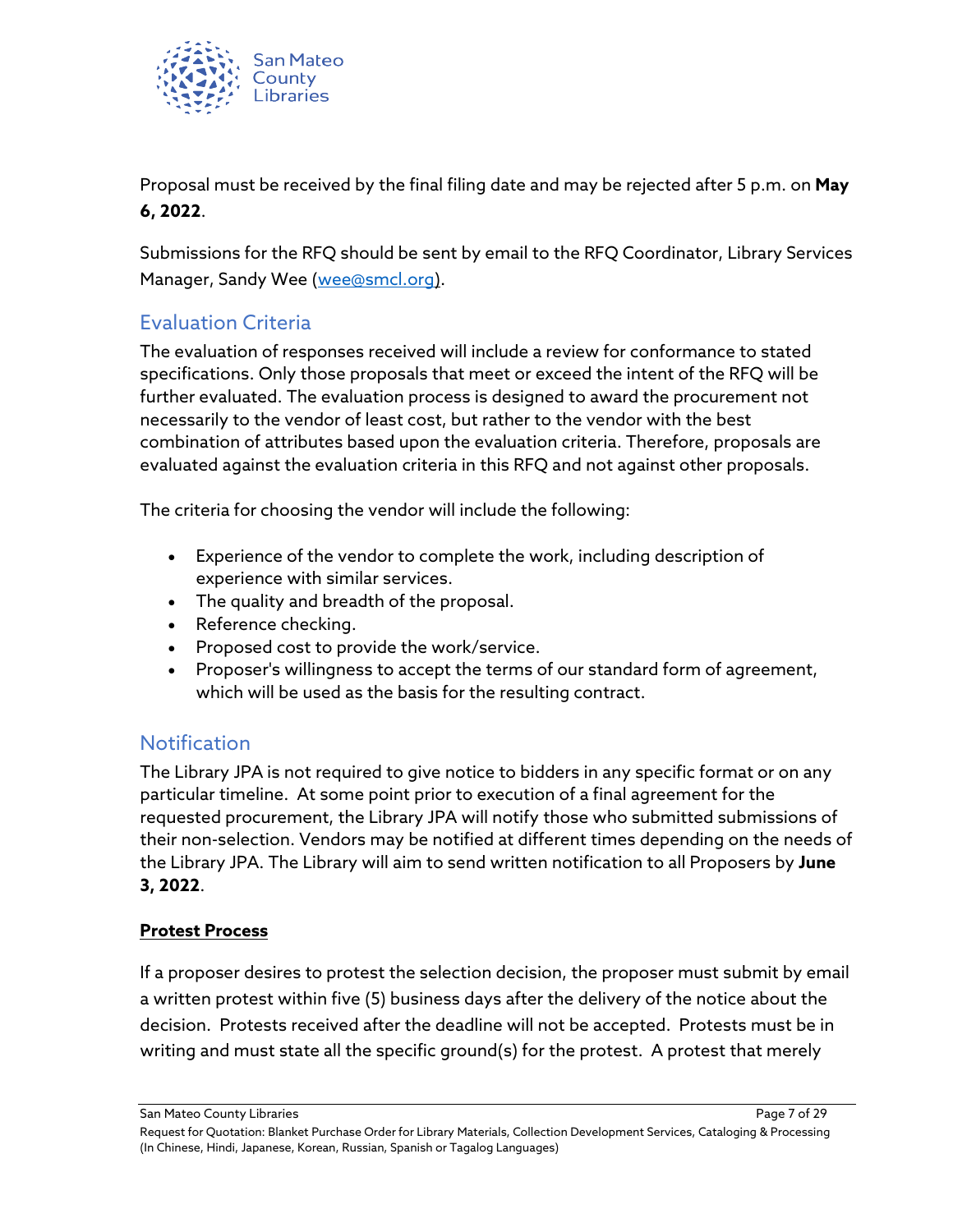

addresses a single aspect of the selected proposal (for example, comparing the cost of the selected proposal in relation to the non-selected proposal) is not sufficient to support a protest. A successful protest will include sufficient evidence and analysis to support a conclusion that the selected proposal, taken as a whole, is an inferior proposal.

The RFQ Coordinator will respond to a protest within ten (10) business days of receiving it. The decision of the RFQ Coordinator will be final. The protest letter must be sent by email to: Sandy Wee, Library Services Manager, [wee@smcl.org.](mailto:wee@smcl.org)

## <span id="page-7-0"></span>Library Responsibilities

In order to enable a successful and timely implementation of these services, the Library is responsible for providing appropriate access to Library staff, and resources identified as essential to complete work activities.

## <span id="page-7-1"></span>Contract Approval

The RFQ and selection processes do not obligate the Library and do not create rights or claims of entitlement in the apparent best evaluated Proposer. Contract award shall commence only after the contract is signed by the Vendor and by Library officials as required by Library regulations to establish a legally binding contract.

## <span id="page-7-2"></span>Administrative Requirements

A written Agreement using the Library's standard format (sample attached) will be finalized between the Library and Contractor containing the terms and conditions showing required material terms of the selected proposal. Proposers which cannot accept any of the terms in the sample attached agreement should explicitly note such exceptions in their proposals. Proposals will be evaluated based upon willingness to accept sample contract terms.

#### <span id="page-7-3"></span>Scope of Work

The Library is in need of vendors to provide library materials in response to Blanket P.O.s issued by Library for print books and audiovisual materials with customized collection development services, shelf-ready cataloging and materials processing in Chinese, Hindi, Japanese, Korean, Russian, Spanish or Tagalog languages.

#### <span id="page-7-4"></span>**Material Types**

Vendors will supply the Library with the following library material types for juvenile, teen and adult audiences:

San Mateo County Libraries Page 8 of 29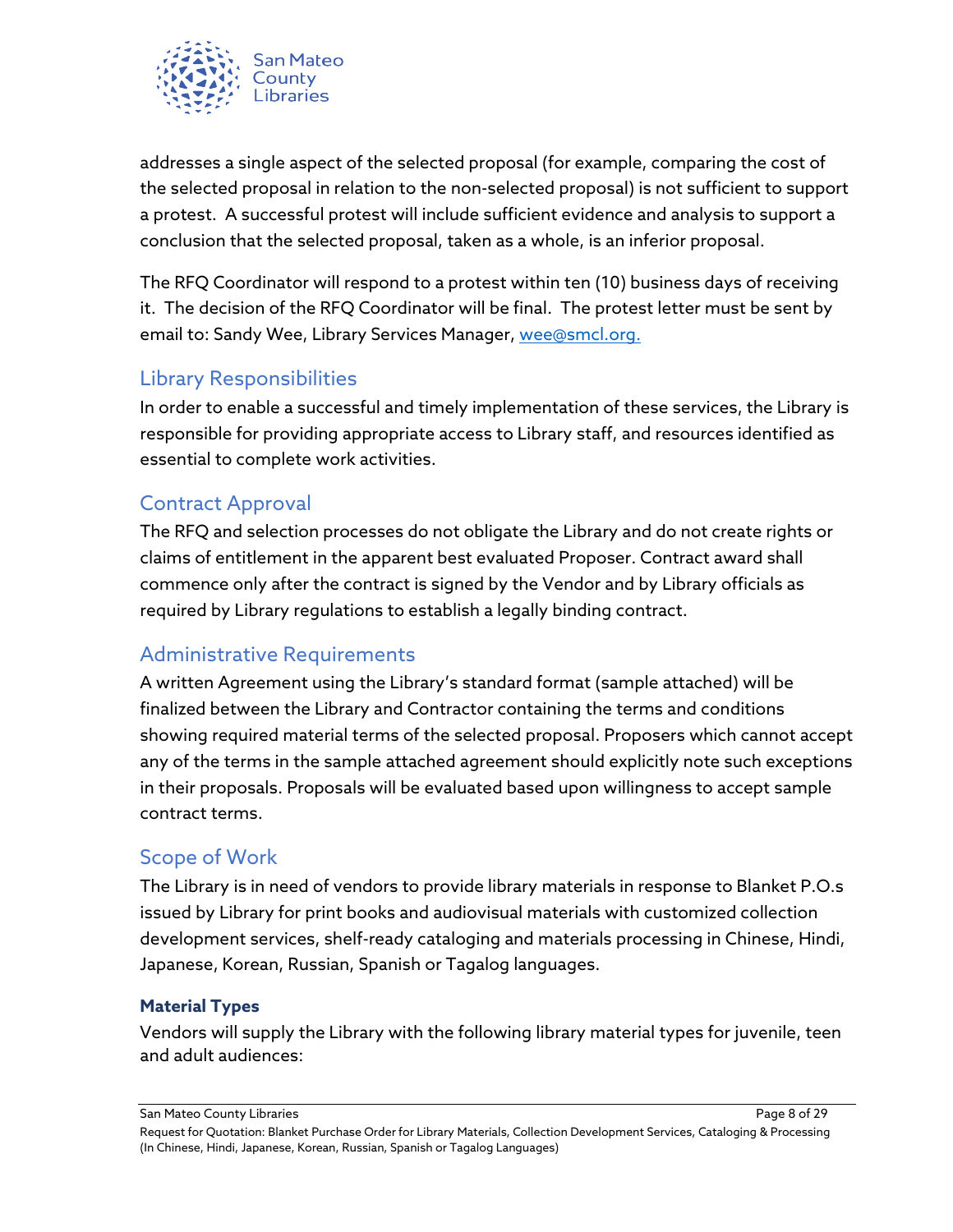

- Print books (Adult and Juvenile Monographs/Continuations)
- Print books that focus on Equity, Diversity and Inclusion (EDI) topics, and inclusive formats such as braille, large print, and bilingual titles.
- CDs
- DVDs

#### <span id="page-8-0"></span>**Languages**

Vendors will supply the Library with material types in one or more of the following languages:

- Chinese
- Hindi
- Japanese
- Korean
- Russian
- Spanish
- Tagalog

#### <span id="page-8-1"></span>**Budget**

Based upon previous years' usage and the current budget it is estimated that the Library will allocate up to the following amounts between 07/01/22 and 06/30/23:

• \$650,000 for all World Languages materials

San Mateo County Libraries is not obligated to purchase any specified quantity.

#### <span id="page-8-2"></span>**Contract Duration**

The Library intends to go into contract for three (3) years with an estimated start date of July 1, 2022 up to June 30, 2025. Vendor will give San Mateo County Libraries the option for one (1) two-year renewal under the same terms and conditions.

#### <span id="page-8-3"></span>**Ordering and Collection Development**

The Vendor will provide customer service which includes inventory, ordering access, and supplying materials in a timely manner to the Library per specifications included in Provision A (Vendor Services).

Additionally, the Vendor will work with Library to provide customized lists of materials for Library consideration included in Provision B (Collection Development).

The Vendor will provide unlimited logins and multiple account access based on service specifications to be determined by the Library. If the logins and account access are limited, Vendor will identify and provide the Library with the maximum number allowed.

San Mateo County Libraries Page 9 of 29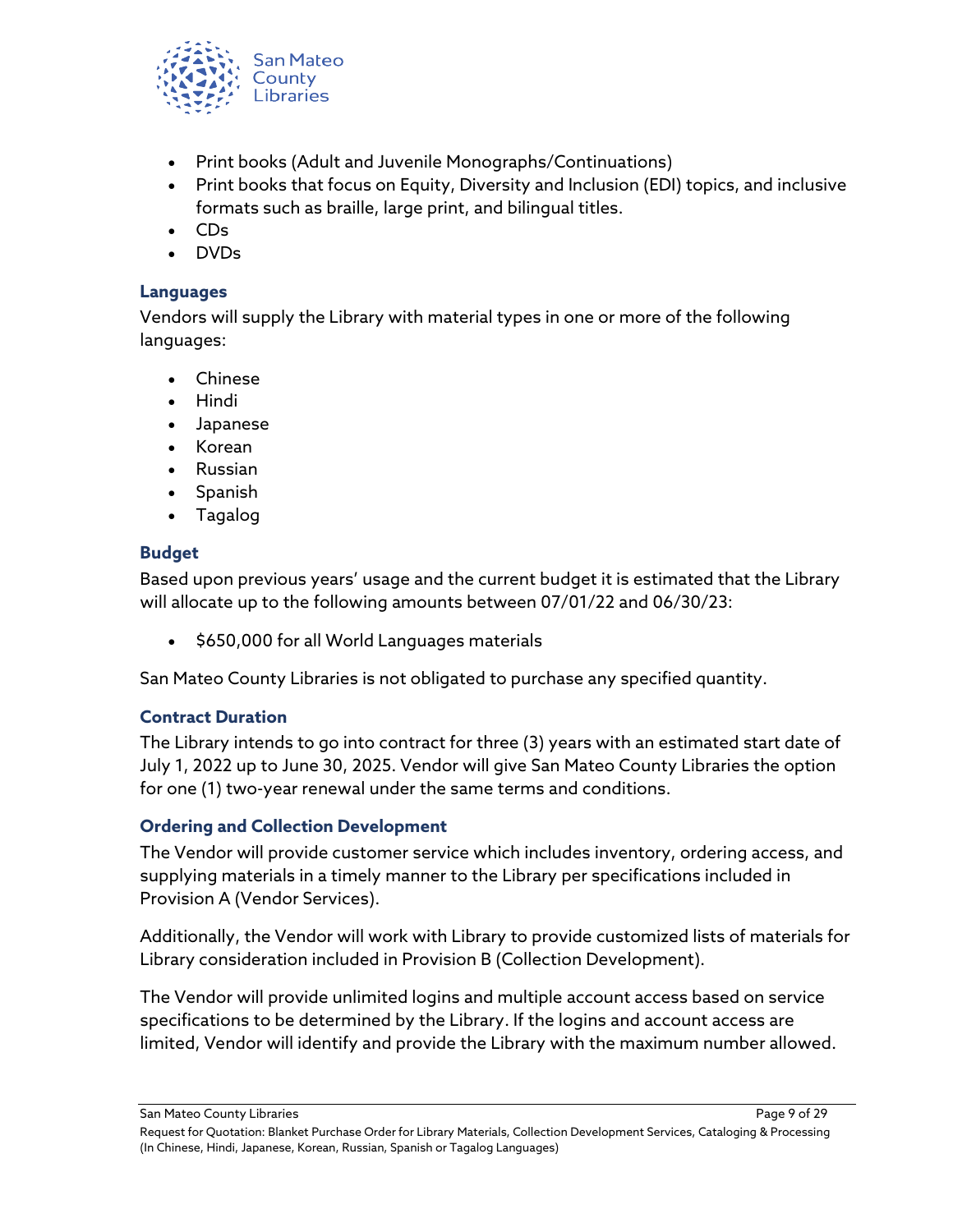

The Library may submit multiple Purchase Orders (with multiple titles) on a daily or weekly basis. Orders will be transmitted electronically (EDI).

#### <span id="page-9-0"></span>**Delivery**

- The Vendor is expected to ship in-stock items within 48 hours of order submittal.
- The Library expects to receive items ordered in advance of the publication date at least five (5) working days ahead of the On-Sale date when allowed by the publisher.
- The Vendor will deliver materials "shelf-ready" unless ordered otherwise.

#### <span id="page-9-1"></span>**Invoices, Packing Slips and Status Reports**

- The Vendor will invoice the Library on a monthly basis covering items received during the previous month. Failure of a vendor to comply with the terms and conditions stated may result in the cancellation of the Blanket P.O.
- Invoices and Packing Slips will be provided both in print and electronically.
- The Vendor will provide monthly reports for items ordered and the status of ordered items that are not immediately deliverable.

#### <span id="page-9-2"></span>**Customer Support**

The Vendor will provide the Library with contact information for a Project Manager assigned to the library account to oversee all aspects of customer care.

The Vendor will provide Library with the list of hours that Customer Service staff is available and the communication methods by which they can be reached and response time.

#### <span id="page-9-3"></span>**Cataloging and Processing**

The Vendor will provide materials cataloged and processed to Library specifications included in Provision C (Cataloging) and Provision D (Processing).

The Vendor will provide full MARC records that conform to RDA standards.

Vendor will catalog materials to Library's specifications, including customized MARC records with item level 949 fields.

The Vendor will classify and assign call numbers based on Library's specifications, and using SMCL's FindIt!, a word-based classification system that uses a translation key for non-fiction materials.

San Mateo County Libraries **Page 10 of 29** 

Request for Quotation: Blanket Purchase Order for Library Materials, Collection Development Services, Cataloging & Processing (In Chinese, Hindi, Japanese, Korean, Russian, Spanish or Tagalog Languages)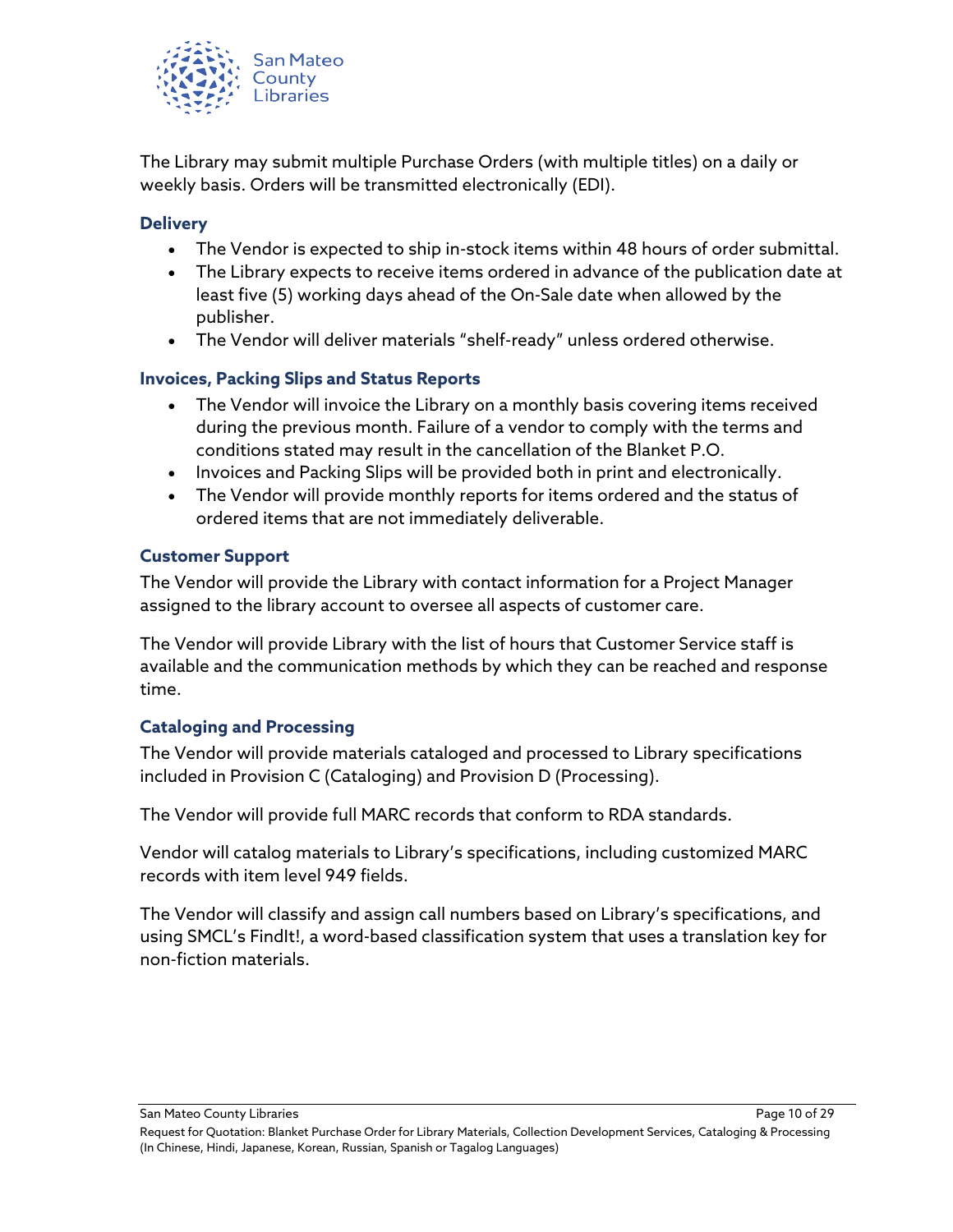

## <span id="page-10-0"></span>Detailed Submittal Requirements and Cost Proposal Schedule

Vendors submitting proposals to the Library should complete the charts and supplemental questions below in Provisions A, B, C and D.

Cost shall include all labor, tools, equipment, and materials required to complete the tasks outlined in the Scope of Services.

#### <span id="page-10-1"></span>**Provision A (Vendor Services)**

| <b>DESCRIPTION</b>                                                                                                                                              | <b>YES or NO</b> | <b>VENDOR NOTES</b> |
|-----------------------------------------------------------------------------------------------------------------------------------------------------------------|------------------|---------------------|
| Provide multiple accounts based on service<br>specifications to be determined by the Library.                                                                   |                  |                     |
| Provide same terms to be applied to all<br>accounts.                                                                                                            |                  |                     |
| Ability to place orders and receive invoices<br>electronically utilizing EDIFACT standard.                                                                      |                  |                     |
| Vendor ability to accept electronically<br>transmitted orders.                                                                                                  |                  |                     |
| Apply full discount to all titles for which the<br>publisher provides a full discount to the vendor.                                                            |                  |                     |
| Distribution center located in the western region<br>of the United States or 2-day air delivery.                                                                |                  |                     |
| Shipment from one or more secondary<br>distribution centers with same terms applied<br>(land delivery is acceptable).                                           |                  |                     |
| 15 days fulfillment time from date of order to<br>shipment for books in inventory, including those<br>with processing as described in Provisions B, C<br>and D. |                  |                     |
| Ability to ship in-stock items within 48 hours of<br>order submittal.                                                                                           |                  |                     |
| Ability to deliver directly to Library customers.                                                                                                               |                  |                     |

San Mateo County Libraries **Page 11** of 29

Request for Quotation: Blanket Purchase Order for Library Materials, Collection Development Services, Cataloging & Processing (In Chinese, Hindi, Japanese, Korean, Russian, Spanish or Tagalog Languages)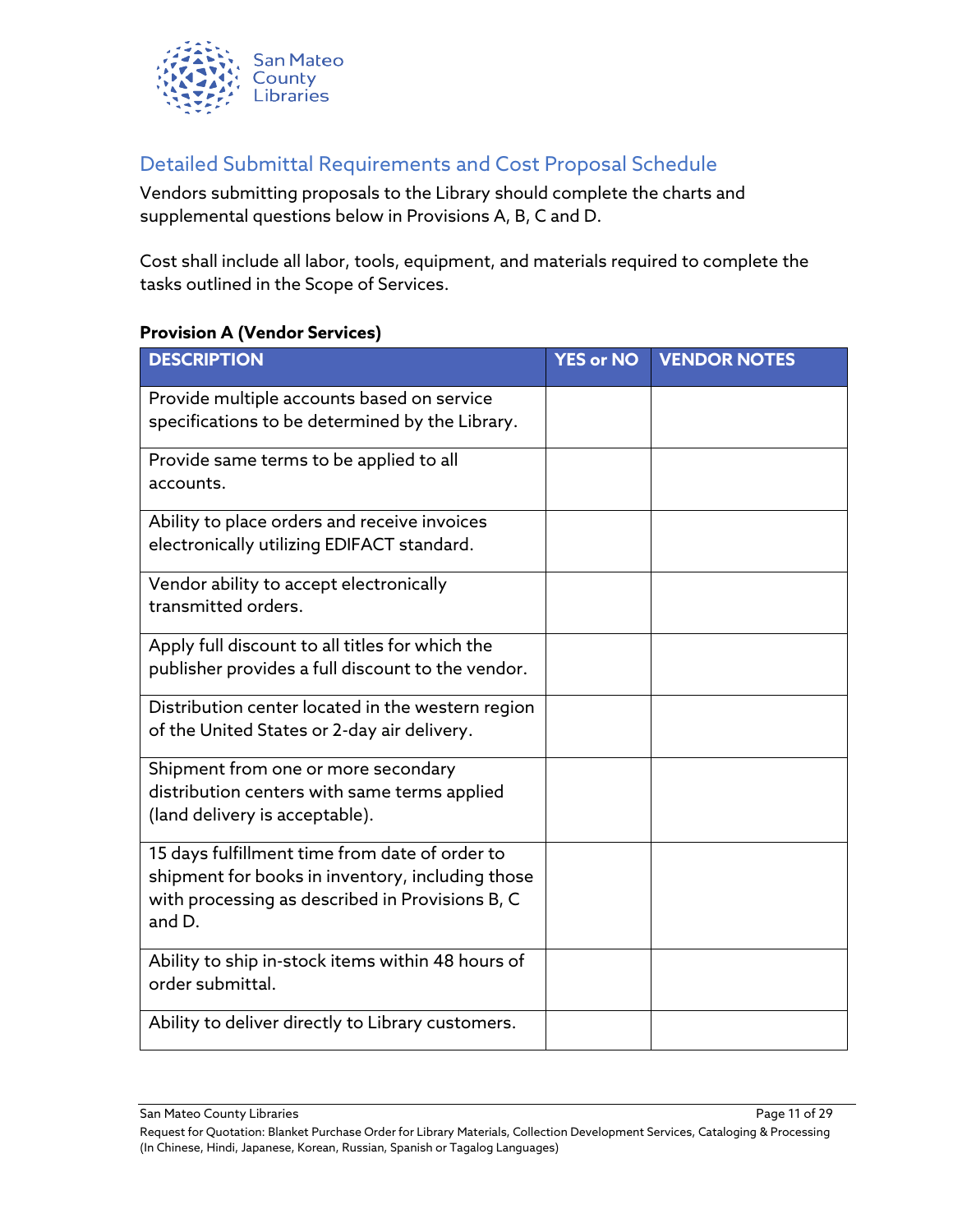

| <b>DESCRIPTION</b>                                                                                                                                           | <b>YES or NO</b> | <b>VENDOR NOTES</b> |
|--------------------------------------------------------------------------------------------------------------------------------------------------------------|------------------|---------------------|
| Ability to provide 85% fulfillment rate on orders<br>placed for in-print books, including those with<br>processing as described in Provisions B, C and D.    |                  |                     |
| Ability to deliver selected materials (such as<br>paperbacks) directly to our 13 Community<br>Libraries during Library operating hours (Monday<br>- Friday). |                  |                     |
| Provide electronic email notification of cancelled<br>orders or backordered titles on a monthly basis.                                                       |                  |                     |
| Provide electronic email notification of unfilled,<br>delayed and direct only orders within five days of<br>order receipt.                                   |                  |                     |
| Separation of invoices corresponding to single<br>accounts (will not mix accounts on an invoice).                                                            |                  |                     |
| Provide one original invoice and a packing list<br>sent with the shipment.                                                                                   |                  |                     |
| Provide electronic copy of packing list for each<br>shipment.                                                                                                |                  |                     |
| Ability for Library to determine cancellation cycle<br>with guaranteed return for credit of titles<br>shipped after cancellation.                            |                  |                     |
| Project Manager assigned to library account to<br>oversee all aspects of customer care.                                                                      |                  |                     |
| Toll free phone number and email for customer<br>service including: invoice/billing inquiries,<br>special orders/problems.                                   |                  |                     |
| Local sales representative assigned to Library,<br>and is able to respond to inquiries in a timely<br>manner.                                                |                  |                     |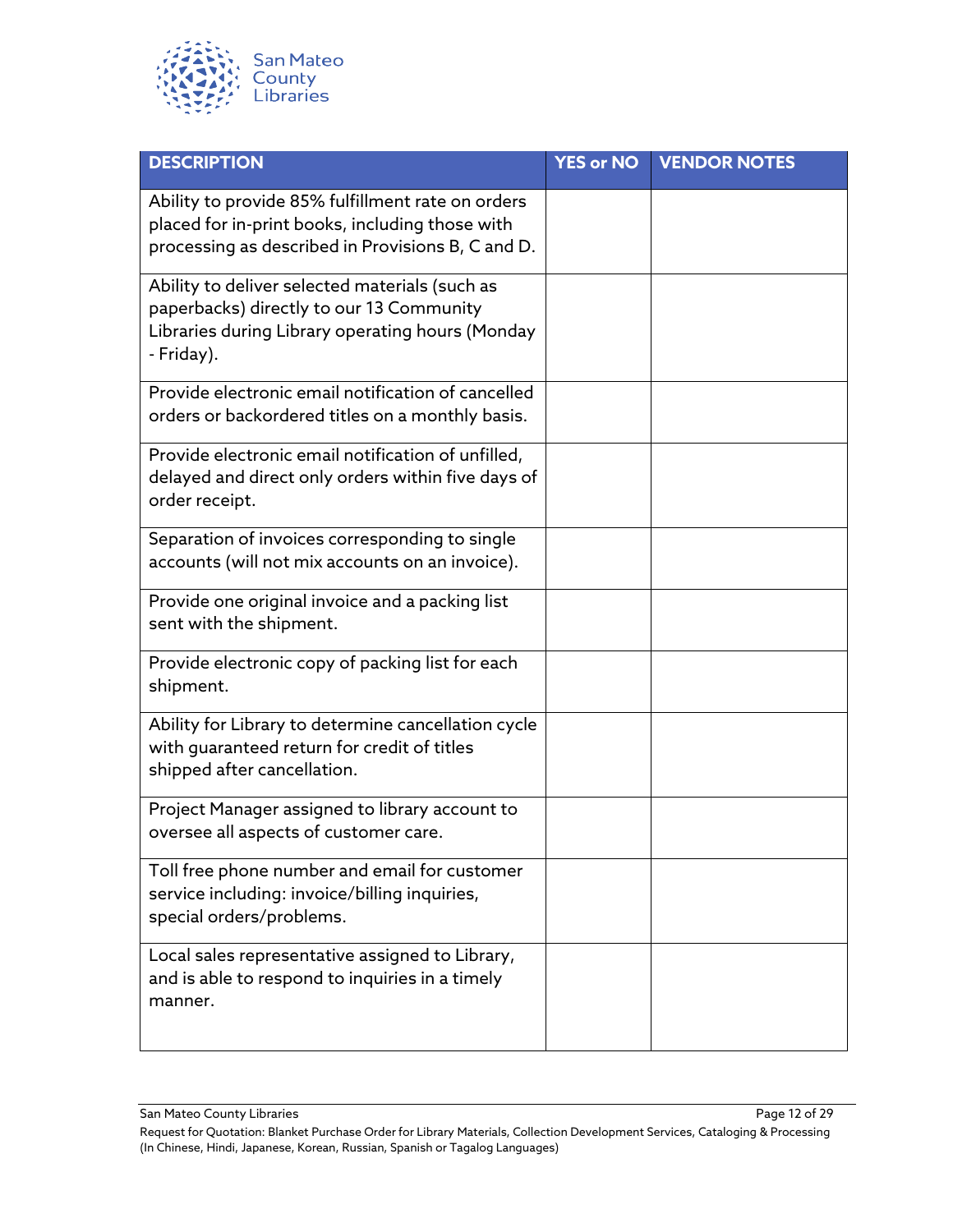

| <b>DESCRIPTION</b>                                                                          | <b>YES or NO</b> | <b>VENDOR NOTES</b> |
|---------------------------------------------------------------------------------------------|------------------|---------------------|
| Acceptance of returns, including but not limited<br>to vendor error and defective material. |                  |                     |
| Vendor pays return shipping on all accepted<br>returns.                                     |                  |                     |
| Service charges will not be incurred for<br>cancellations or returns.                       |                  |                     |
| Ability for Library to assign branch locations<br>during cataloging/processing.             |                  |                     |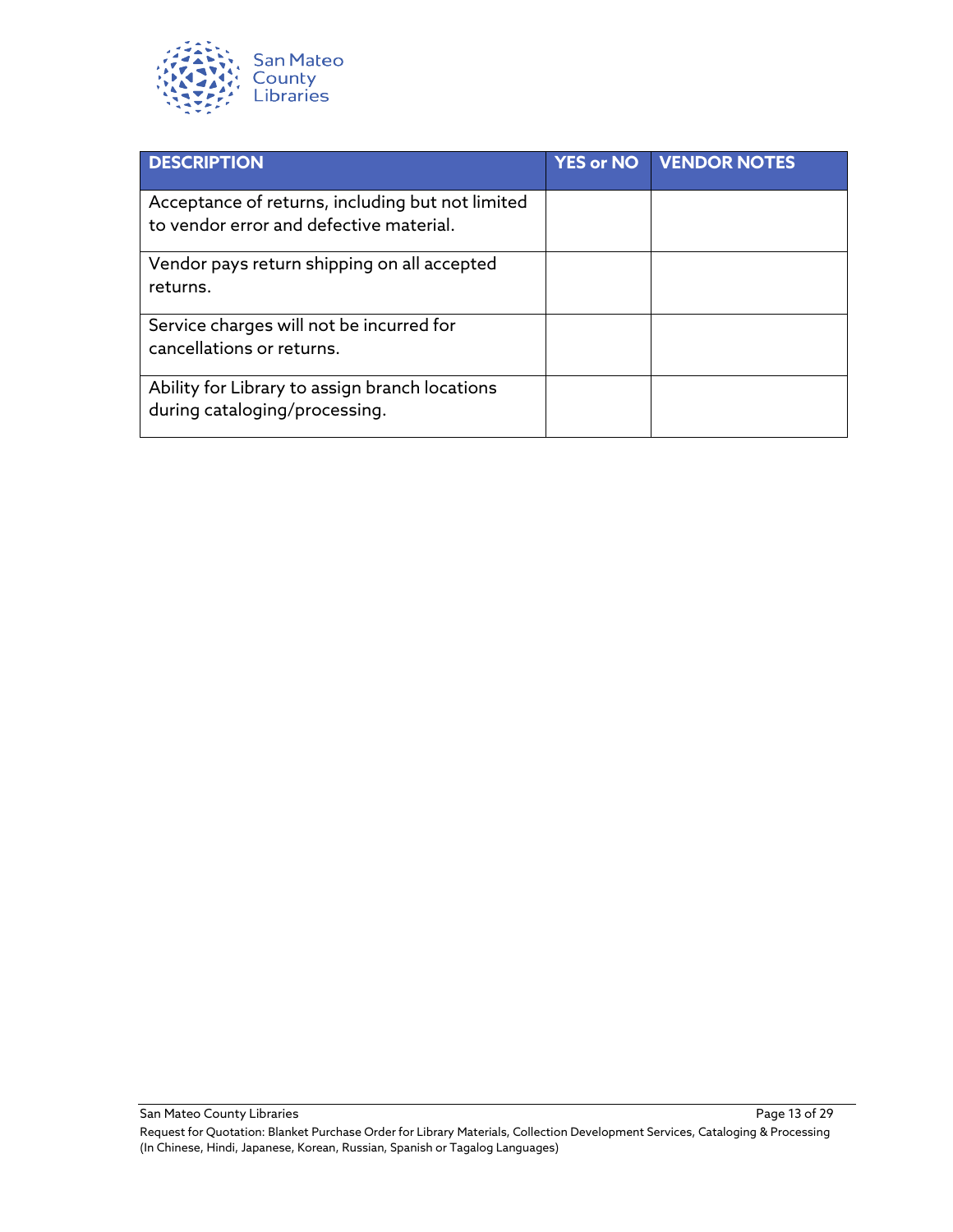

In addition to the Vendor Services requirements listed above, please respond to the items below.

- 1. Describe your credit procedures, i.e. procedure for accounting for credit on returned books.
- 2. Provide a list of publishers outside of the U.S.A. that you have supplied to United States Customers.
- 3. Provide a complete and current list of publishers (including the Big Five), producers and distributors with which you have supply agreements and indicate the discount. Indicate if you have exclusive distribution rights.
- 4. Provide a list of all publishers you charge a service fee to provide, including the amount of charge per volume.
- 5. Describe the environmental sustainability of your company, and your considerations for equity.
- 6. Describe your leasing program/services, if any.
- 7. Indicate how Rush Orders will be handled.
- 8. Include samples of the following with your response:
	- a. Invoice
	- b. Packing Slip
	- c. Status Report
	- d. Error Log
	- e. Cancellation Report
- 9. Describe further costs, if any, to those listed above. Also include cost incentives, if any.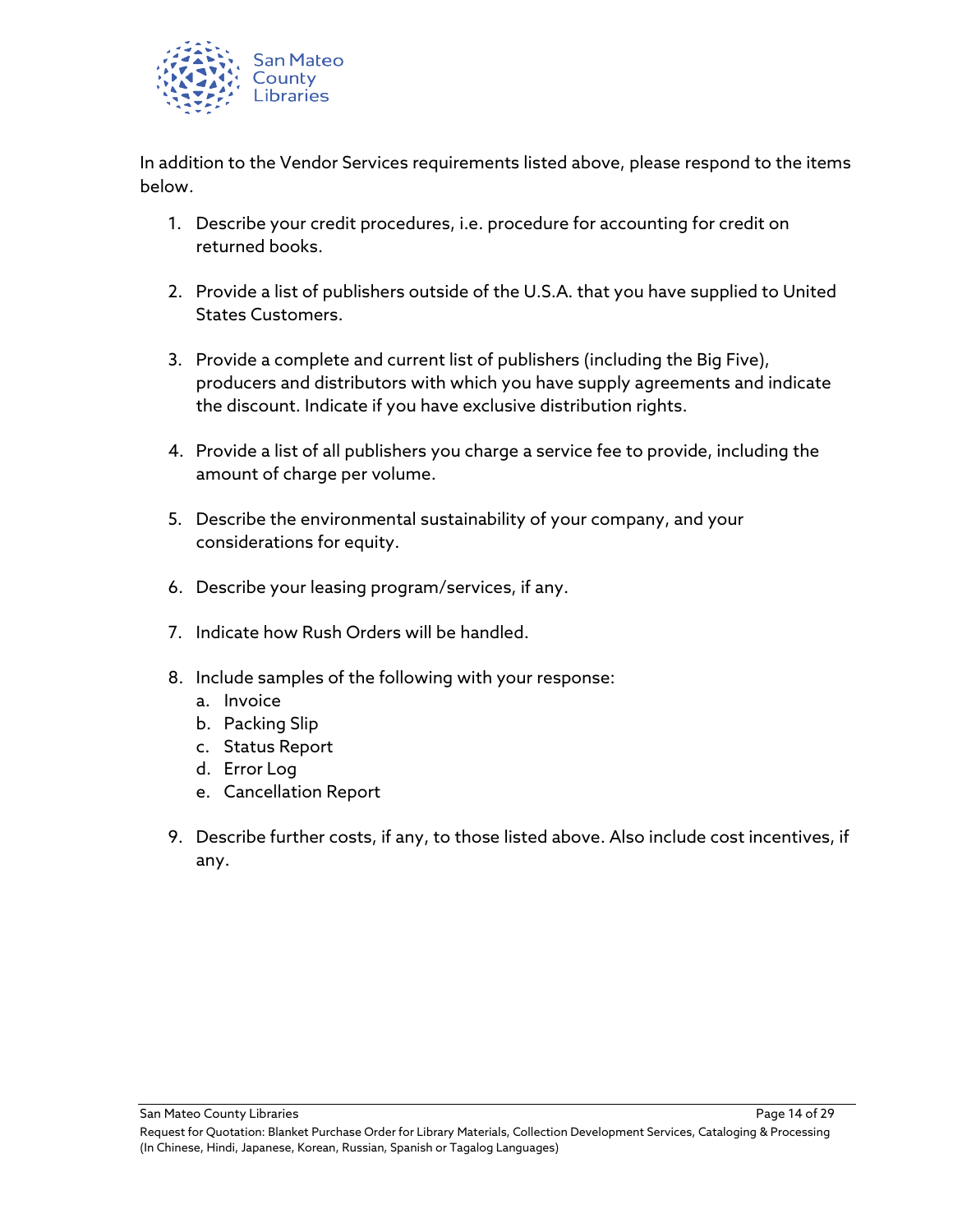

#### <span id="page-14-0"></span>**Provision B (Collection Development)**

| <b>DESCRIPTION</b>                                                                                                                                                                                                                                                                            | <b>YES or NO</b> | <b>VENDOR NOTES</b> |
|-----------------------------------------------------------------------------------------------------------------------------------------------------------------------------------------------------------------------------------------------------------------------------------------------|------------------|---------------------|
| Include online collection development software<br>with sufficient logins for Library needs at no<br>extra cost.                                                                                                                                                                               |                  |                     |
| Provide unlimited number of logins. If logins are<br>limited, Vendor will identify and provide the<br>maximum number allowed at no extra cost.                                                                                                                                                |                  |                     |
| Include customized collection development<br>services at no extra cost.                                                                                                                                                                                                                       |                  |                     |
| Provide auto-ship or automatic ordering plans<br>(E.g. star-reviewed titles, best-sellers list).                                                                                                                                                                                              |                  |                     |
| Vendor website that provides electronic real-<br>time web-based interface to its inventory and<br>warehouse availability: including the ability to<br>show quantities of items in stock; on order by<br>warehouse location; pre-pub; out-of-stock; out<br>of print and "apply direct" titles. |                  |                     |

In addition to the Collection Development requirements listed above, please respond to the items below.

- 1. Describe automatic purchase plans and/or customized vendor selection.
- 2. Describe integration with Collection HQ for Discovery and Selection of materials for:
	- a. Opening Day Collections.
	- b. Books or other materials in non-English languages.
	- c. Electronic books, downloadable audio books and other formats.
- 3. Describe any additional value-added services provided.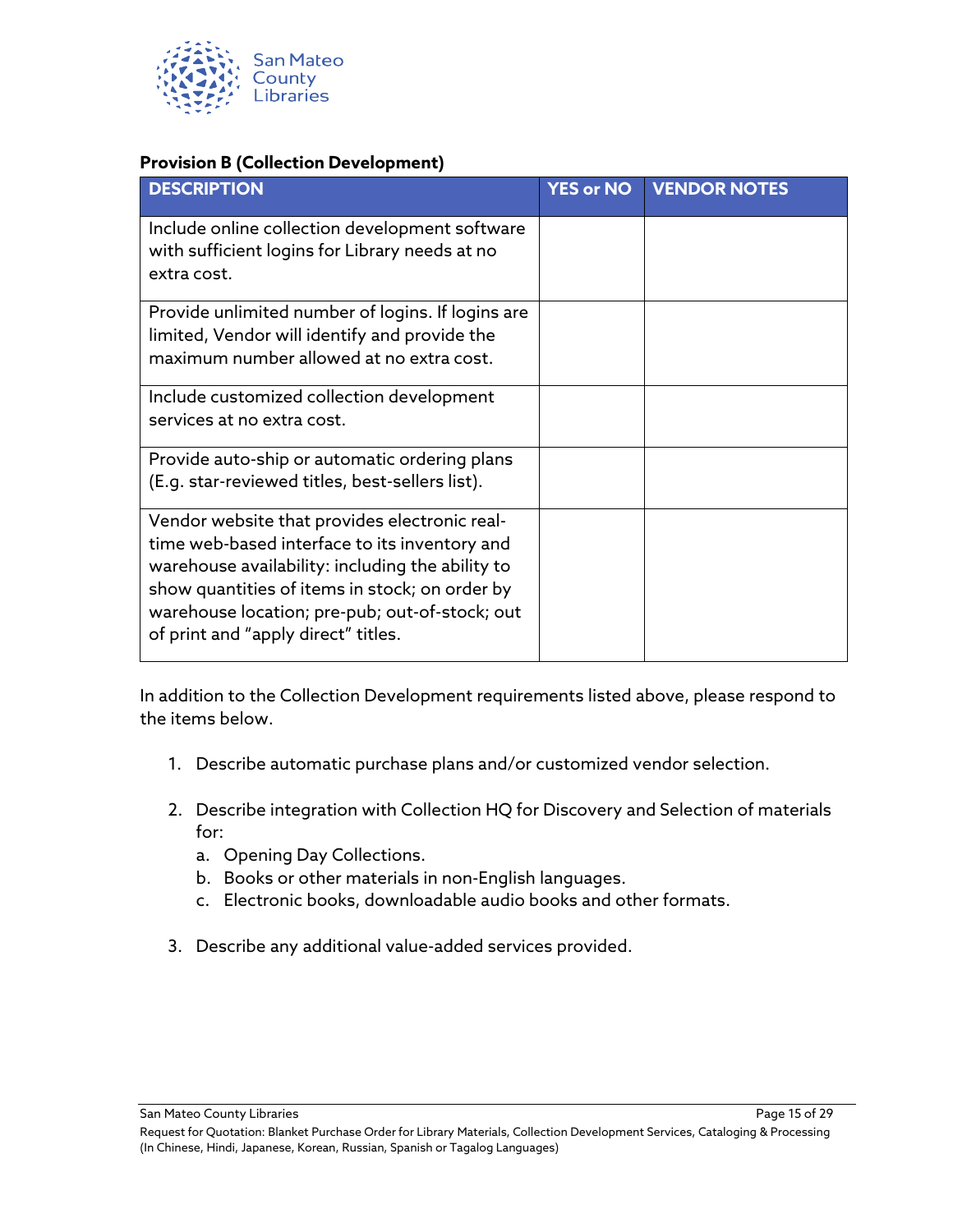

#### <span id="page-15-0"></span>**Provision C (Cataloging)**

| <b>DESCRIPTION</b>                                                                                                                                          | <b>YES or NO</b> | <b>VENDOR NOTES</b> |
|-------------------------------------------------------------------------------------------------------------------------------------------------------------|------------------|---------------------|
| Provide full MARC records for all items,<br>including pre-pub materials, brief MARC not<br>accepted.                                                        |                  |                     |
| Ability to catalog materials to<br>library specifications;<br>including customized MARC records with item<br>level 949 fields.                              |                  |                     |
| Ability to directly input catalog records into the<br>Library's ILS.                                                                                        |                  |                     |
| Ability to provide customized spine label<br>cuttering instructions in an electronic order that<br>override standard spine<br>label cuttering instructions. |                  |                     |
| Capability to implement Library's word-based<br>classification system.                                                                                      |                  |                     |
| Ability to assign call numbers using word-based<br>translation key (SMCL's Findlt! classification<br>system).                                               |                  |                     |
| Capacity to order all copies of a title at once<br>regardless of classification system used (Dewey<br>or word-based).                                       |                  |                     |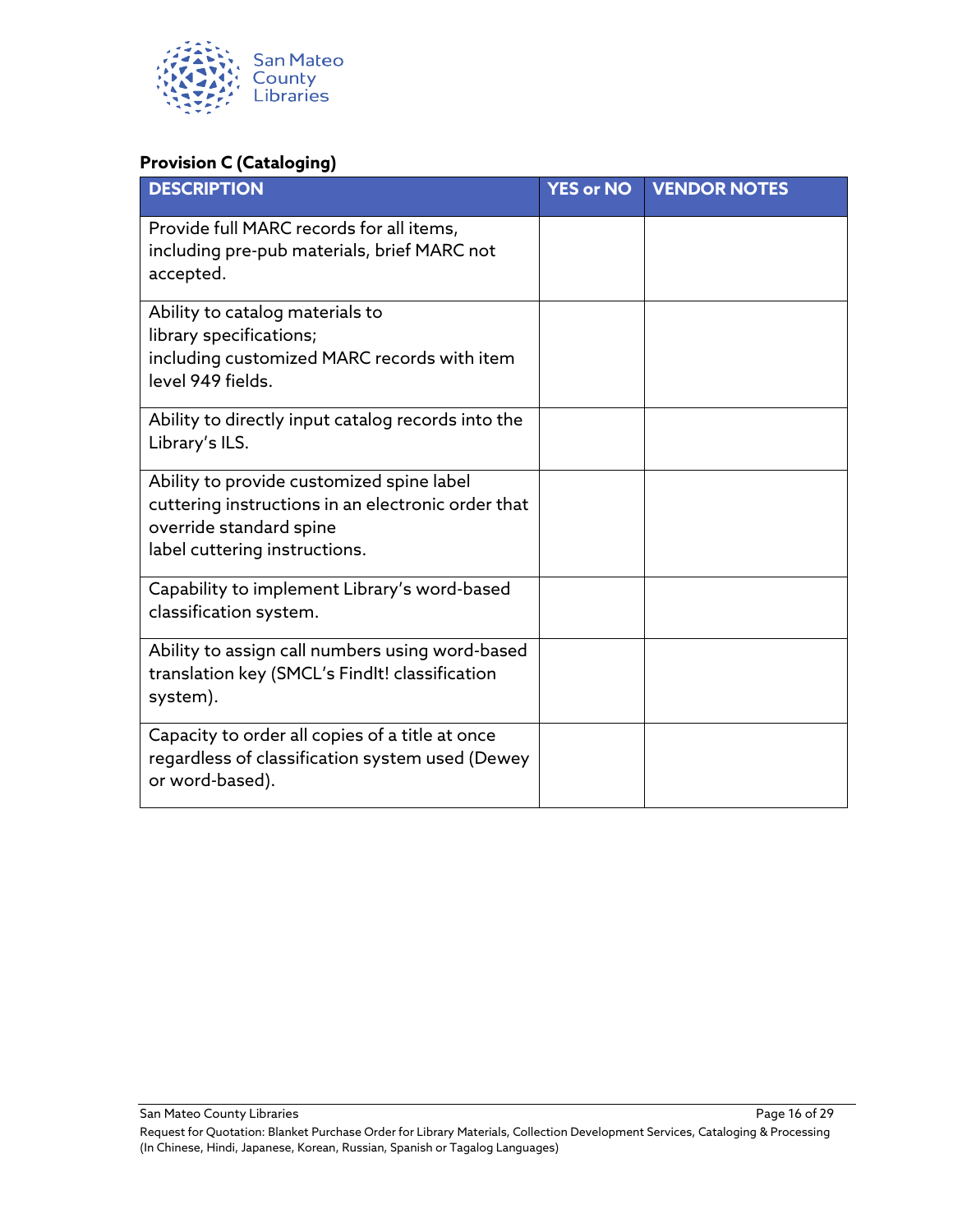

In addition to the Cataloging requirements listed above, please respond to the items below.

- 1. Provide the following:
	- a. Source of MARC records.
	- b. Sample of typical MARC record.
	- c. Outline of delivery method for MARC records to customer.
- 2. Given Library does not accept brief MARC records, describe the cataloging process for materials without existing full MARC records.
- 3. Library uses a customized word-based classification system (San Mateo County Libraries' FindIt!). Describe your experience working with other libraries which have implemented a word-based classification system.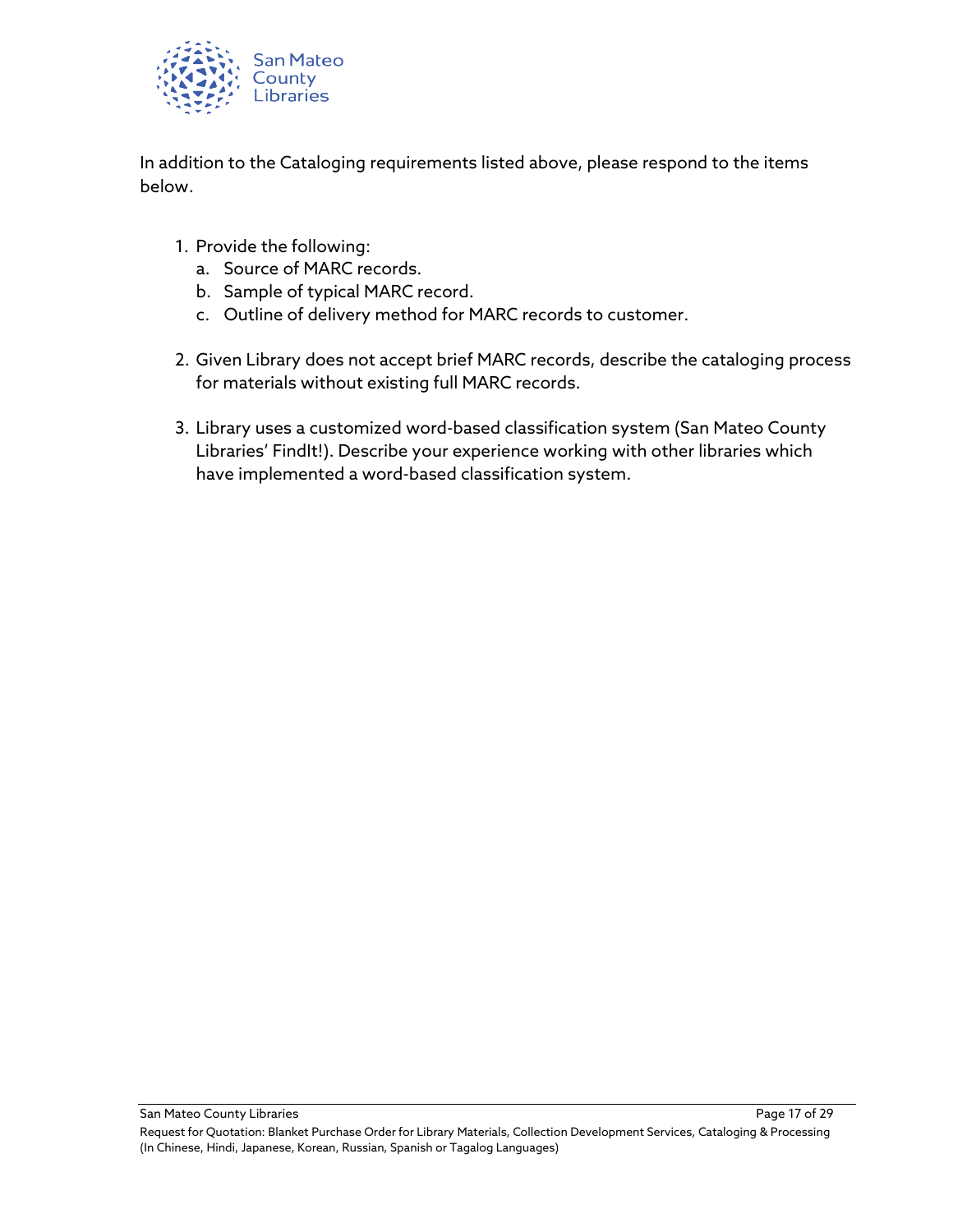

#### <span id="page-17-0"></span>**Provision D (Processing)**

| <b>PRINT MATERIALS PROCESSING</b> |                            |                 |                                                                                                                                                                                                                       |                                                                                                                                              |
|-----------------------------------|----------------------------|-----------------|-----------------------------------------------------------------------------------------------------------------------------------------------------------------------------------------------------------------------|----------------------------------------------------------------------------------------------------------------------------------------------|
| <b>COST</b>                       | <b>DESCRIPTION</b>         | <b>SUPPLIER</b> | <b>PLACEMENT</b>                                                                                                                                                                                                      | <b>LIBRARY NOTES</b>                                                                                                                         |
|                                   | Clear plastic jackets      | Vendor          |                                                                                                                                                                                                                       | Only for hardcover<br>books.                                                                                                                 |
|                                   | Vendor encoded RFID<br>Tag | Vendor          | Inside back cover, 1/2"<br>from spine.                                                                                                                                                                                |                                                                                                                                              |
|                                   | <b>Barcode</b>             | Vendor          | Back cover, upper left,<br>1" from left edge and<br>1/2" from top edge.<br>Placed under clear<br>plastic jackets for<br>hardcover books, and<br>on top of the adhesive<br>plastic cover for trade<br>paperback books. | No duplicate<br>barcodes on any<br>materials.                                                                                                |
|                                   | Barcode protector          | Vendor          | Over barcode.                                                                                                                                                                                                         | Only for trade<br>paperback books.                                                                                                           |
|                                   | Spine label                | Vendor          | Lower part of the<br>spine; 1/2" from bottom<br>edge.                                                                                                                                                                 | Label Size: Either<br>$a 1x 11/2''$ or $1x 2$<br>3/4" white label with<br>a call number<br>and/or cutter (See<br>Appendix A for<br>details). |
|                                   | Spine label protector      | Vendor          | Over spine label.                                                                                                                                                                                                     | Only for items with<br>no clear plastic<br>jackets and trade<br>paperback books.                                                             |
|                                   | Date Label                 | Vendor          | 1/8" from top and 1/8"<br>from edge, placed on<br>front flyleaf, upper<br>right corner.                                                                                                                               |                                                                                                                                              |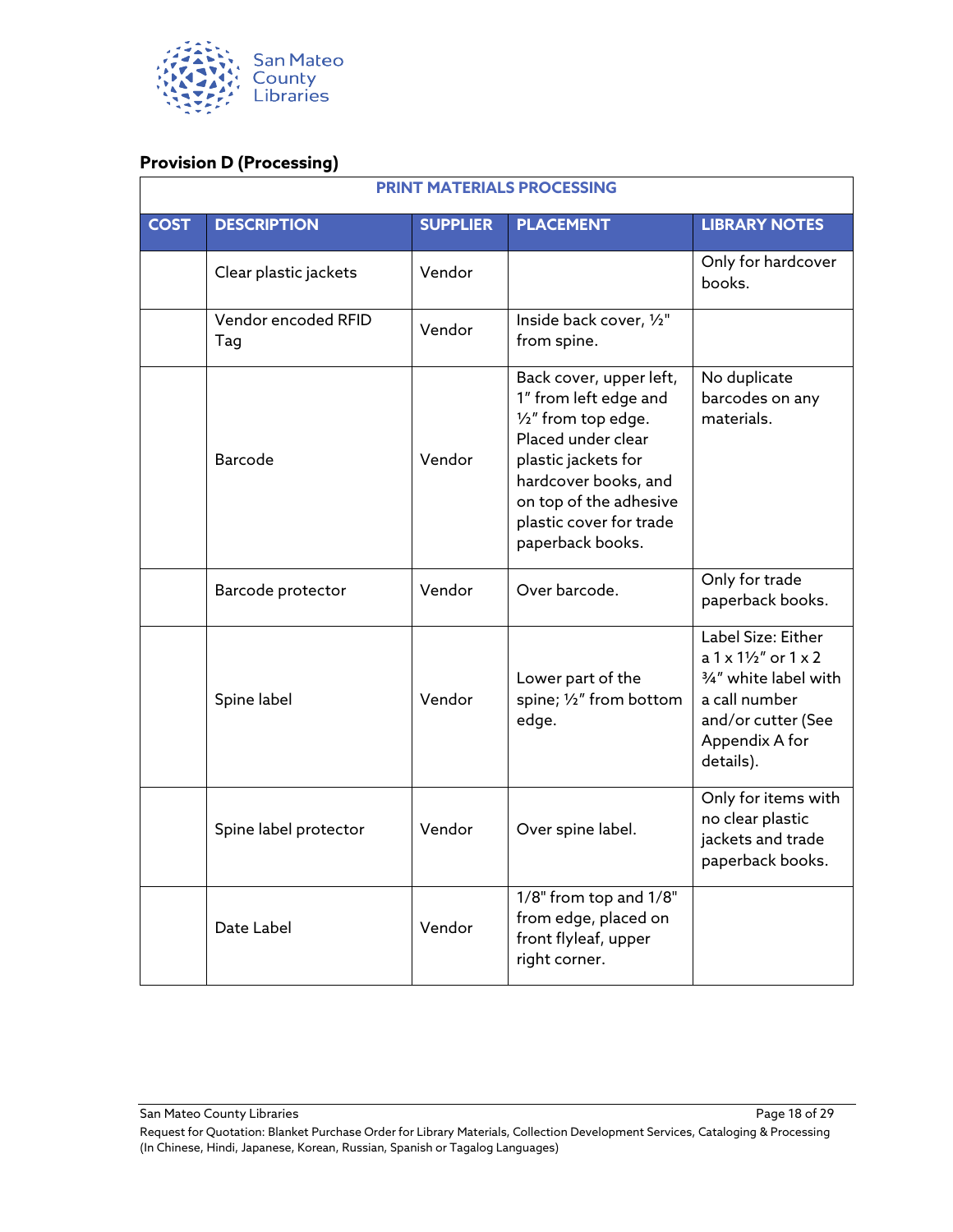

| <b>DVD PHYSICAL PROCESSING</b> |                                                                                              |                 |                       |                      |
|--------------------------------|----------------------------------------------------------------------------------------------|-----------------|-----------------------|----------------------|
| <b>COST</b>                    | <b>DESCRIPTION</b>                                                                           | <b>SUPPLIER</b> | <b>PLACEMENT</b>      | <b>LIBRARY NOTES</b> |
|                                | Encoded RFID Tag                                                                             | Vendor          | Reverse of<br>artwork | All materials        |
|                                | San Mateo County<br>Libraries Property label<br>(Donut style)                                | Vendor          | Center of disc        | All materials        |
|                                | Case transfer for<br>single/double DVD to<br>Nexpak SecureCase <sup>™</sup> II,<br>dark gray | Vendor          | N/A                   | As needed            |

| <b>CD PHYSICAL PROCESSING</b> |                                                                                                |                 |                       |                                      |
|-------------------------------|------------------------------------------------------------------------------------------------|-----------------|-----------------------|--------------------------------------|
| <b>COST</b>                   | <b>DESCRIPTION</b>                                                                             | <b>SUPPLIER</b> | <b>PLACEMENT</b>      | <b>LIBRARY NOTES</b>                 |
|                               | Encoded RFID Tag                                                                               | Vendor          | Reverse of<br>artwork | All materials                        |
|                               | San Mateo County<br>Libraries Property label<br>with last 4 digits of<br>barcode (Donut style) | Vendor          | Center of disc        | All materials                        |
|                               | Case transfer CD poly<br>(black) with folded sleeve                                            | Vendor          | N/A                   | All single and double-<br>disc items |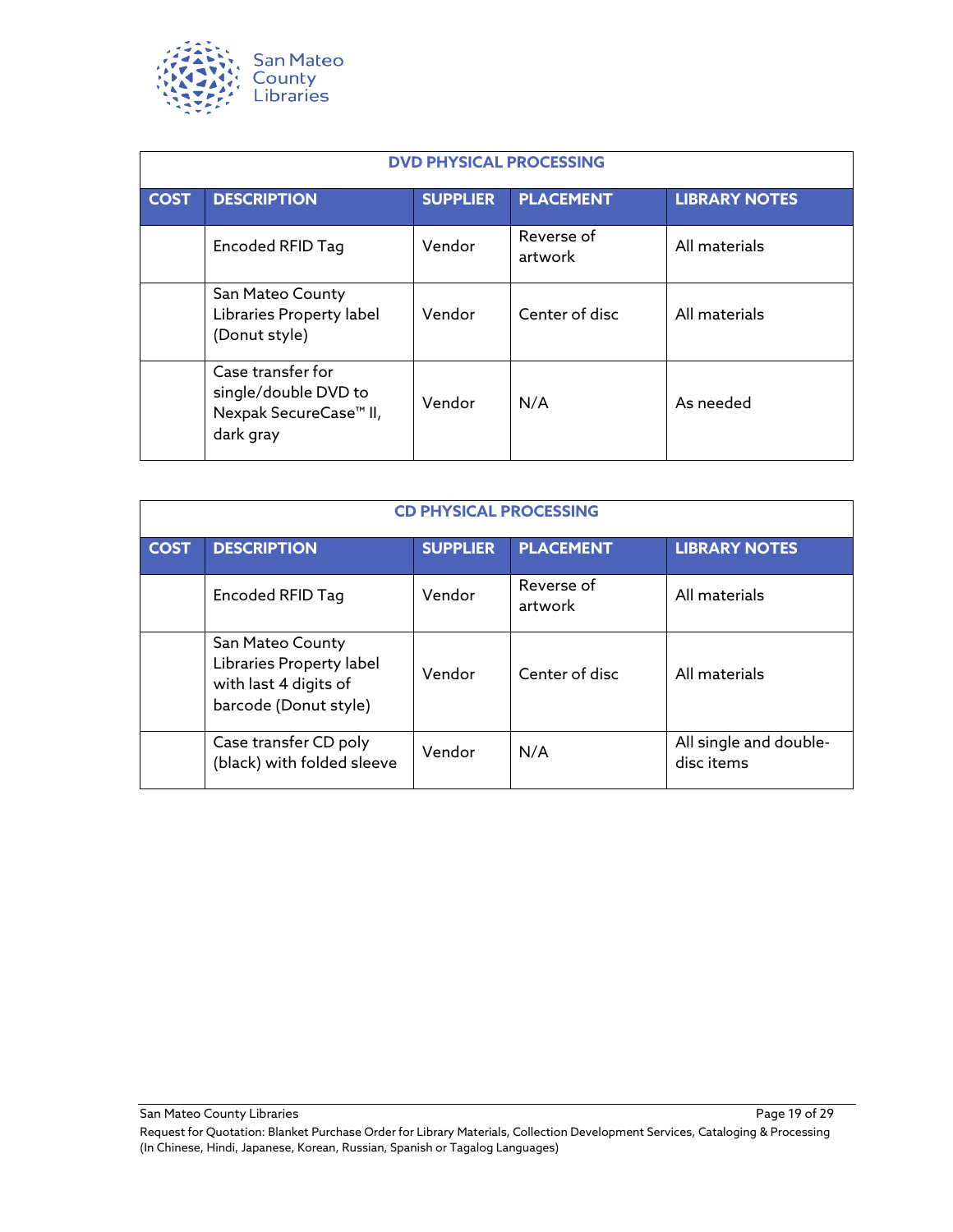

| ADDITIONAL STICKERS INCLUDED, BUT ARE NOT LIMITED TO THE FOLLOWING:<br>(See Appendix C for list of stickers by collections.) |                                    |                 |                                                                                                                                                                |  |
|------------------------------------------------------------------------------------------------------------------------------|------------------------------------|-----------------|----------------------------------------------------------------------------------------------------------------------------------------------------------------|--|
| <b>COST</b>                                                                                                                  | <b>DESCRIPTION</b>                 | <b>SUPPLIER</b> | <b>PLACEMENT / LIBRARY NOTES</b>                                                                                                                               |  |
|                                                                                                                              | <b>NEW</b>                         | Vendor          | Placement: Centered on spine, below<br>the call number, as close to bottom of<br>spine as possible and OVER the spine<br>label protector/clear plastic jacket. |  |
|                                                                                                                              | <b>WORLD LANGUAGE</b><br>(various) | Vendor          | Affixed to spine above the call number,<br>and UNDER the spine label<br>protector/clear plastic jacket.                                                        |  |
|                                                                                                                              | <b>BILINGUAL (BL)</b>              | Vendor          | Affixed to spine above the call number,<br>and UNDER the spine label<br>protector/clear plastic jacket.                                                        |  |

| ACCOMPANYING PROCESSING MATERIALS, BUT ARE NOT LIMITED TO THE FOLLOWING: |                                                |                 |                                                                                                                                                                                                                     |  |  |
|--------------------------------------------------------------------------|------------------------------------------------|-----------------|---------------------------------------------------------------------------------------------------------------------------------------------------------------------------------------------------------------------|--|--|
| <b>COST</b>                                                              | <b>DESCRIPTION</b>                             | <b>SUPPLIER</b> | <b>PLACEMENT / LIBRARY NOTES</b>                                                                                                                                                                                    |  |  |
|                                                                          | HUB Label with last 5 digits<br>of the barcode | Vendor          | Attach to any CDs or DVDs.                                                                                                                                                                                          |  |  |
|                                                                          | Clear CD/DVD pocket                            | Vendor          | Use only if item not attached then, place<br>on inside back cover, centered, if<br>pertinent information is on inside back<br>cover, move to back flyleaf or back of<br>last page. DO NOT overlap with RFID<br>tag. |  |  |
|                                                                          | Copy of spine label                            | Vendor          | Attach to front, upper left corner of all<br>maps and/or patterns, place 1/4" from top<br>edge.                                                                                                                     |  |  |
|                                                                          | Look For! label                                | Library         | Apply to upper left corner, to right of<br>barcode; fill in only pertinent fields                                                                                                                                   |  |  |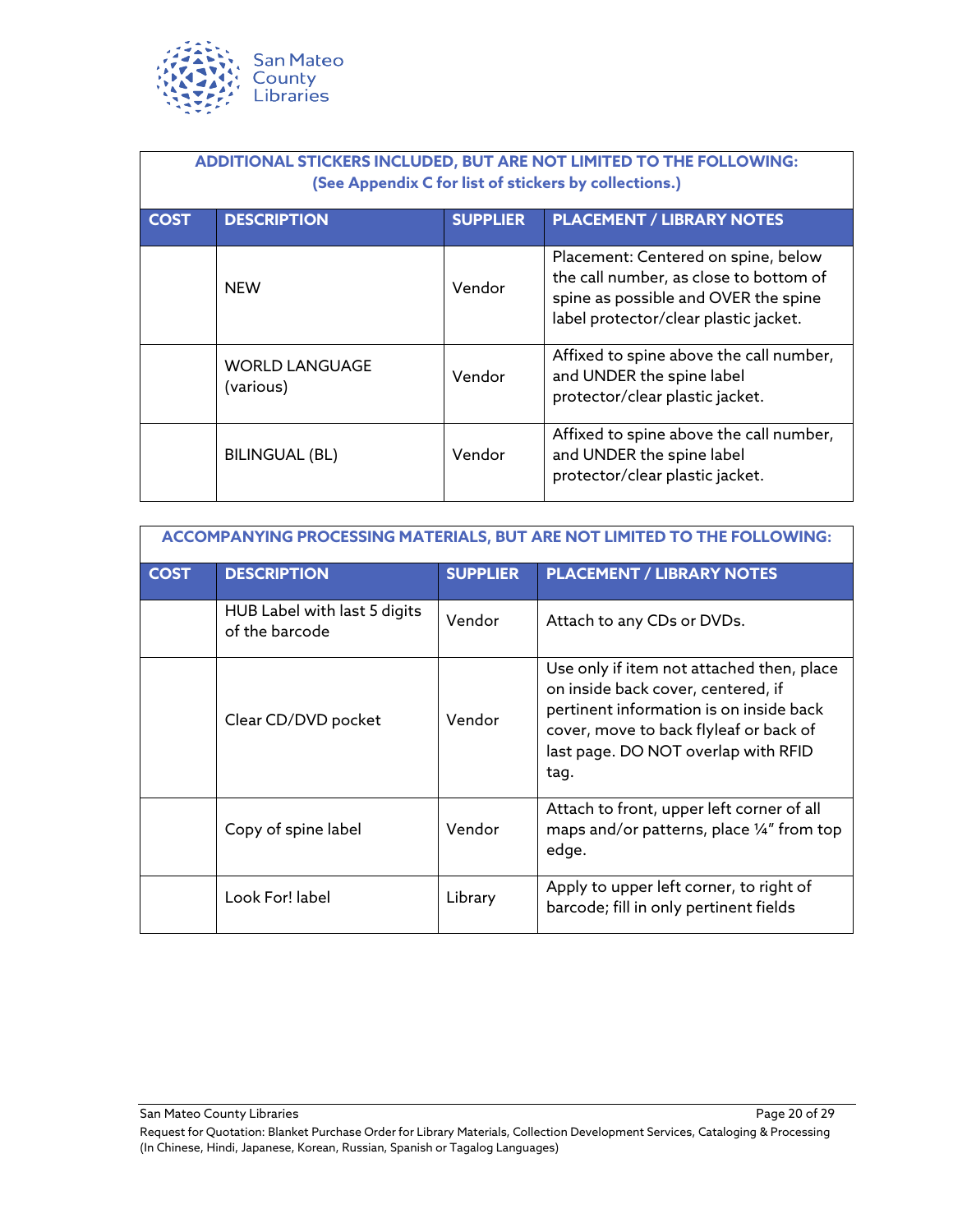

In addition to the Processing requirements listed above, please respond to the items below.

1. Books in hardcover and paperback bindings with specified processing will be supplied at the publishers invoiced price less the following discounts:

| <b>BINDING</b>                                   | <b>DISCOUNT</b> | <b>DESCRIBE FURTHER COST (IF ANY)</b> |
|--------------------------------------------------|-----------------|---------------------------------------|
| Trade hardcover                                  |                 |                                       |
| Trade paperback                                  |                 |                                       |
| Mass paperback                                   |                 |                                       |
| Short discount                                   |                 |                                       |
| MARC records (per title)                         |                 |                                       |
| Net titles plus any service<br>charge per volume |                 |                                       |

2. Describe if you offer any, environmentally friendly or suitable alternative to adhesive or clear plastic covers/jackets, and the cost in comparison.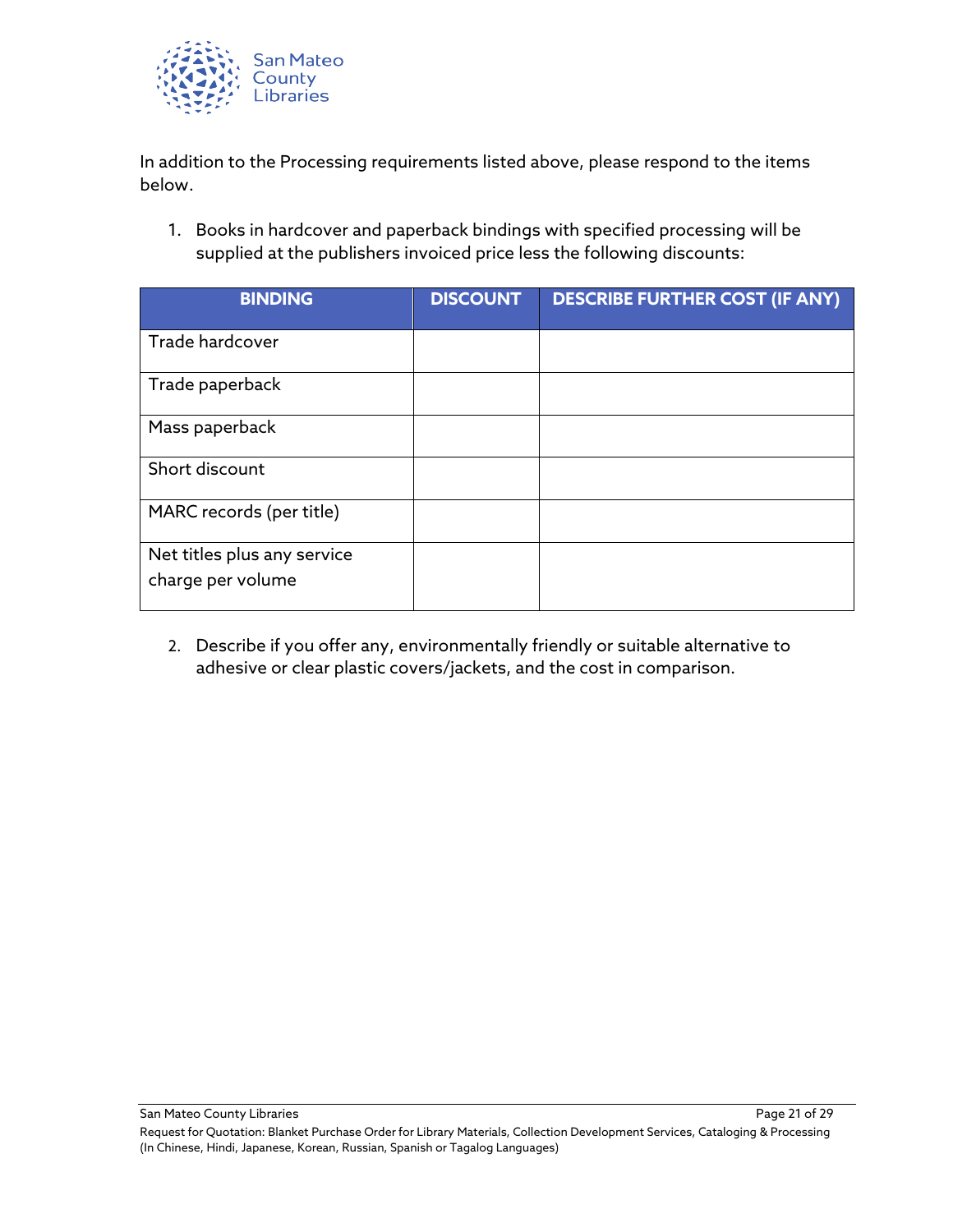

#### <span id="page-21-0"></span>**Appendix A: Spine and Call Number Details**

| <b>Adult Print Books</b> | Azo Sans, bold 14-point type, all CAPS.<br>$\bullet$                         |
|--------------------------|------------------------------------------------------------------------------|
|                          | Labels: $1 \times 1\frac{1}{2}$ or $1 \times 2\frac{3}{4}$ , white           |
|                          | The Findlt! call numbers can wrap around the edges of the book a             |
|                          | bit, as long as it is still legible. If the standard stacked spine label     |
|                          | wraps too much, it is preferred to turn the standard stacked label           |
|                          | sideways with the first and second lines most visible.                       |
|                          | Placed flush with the spine's bottom edge, under the plastic                 |
|                          | jacket, following customer instructions.                                     |
|                          | Omit articles (a, an, the) and punctuation.                                  |
|                          | Spell out numbers and exponents.<br>$\bullet$                                |
|                          | Large Type Fiction: LT + three letter main entry cutter                      |
| <b>Juvenile Print</b>    | Azo Sans, bold 14-point type, all CAPS.<br>$\bullet$                         |
| <b>Books</b>             | Labels: $1 \times 1\frac{1}{2}$ or $1 \times 2\frac{3}{4}$ , white           |
|                          | For non-fiction labels (using FindIt! system), if full spine label           |
|                          | detail does not fit on one line continue on line                             |
|                          | Characters will not wrap to the next line mid-word.                          |
|                          | Fiction call numbers that do not fit on the spine horizontally               |
|                          | (without wrapping) are placed vertically.                                    |
|                          | Place labels flush with the spine's bottom edge, under the plastic           |
|                          | jacket, following customer instructions.                                     |
|                          | Omit articles (a, an, the) and punctuation.                                  |
|                          | Spell out numbers and exponents.<br>$\bullet$                                |
|                          |                                                                              |
|                          | Cutter books with a three-letter cutter by main entry except                 |
|                          | when main entry is less than three letters or per Library                    |
|                          | exceptions list.                                                             |
|                          | JE on a 1 x .5" yellow label + three letter main entry cutter.               |
|                          | J on a 1 x .5" white label + three letter main entry cutter.                 |
|                          | Juvenile Series cutter by first three letters of series title.               |
| <b>CDs</b>               | Arial, bold 12-point type                                                    |
|                          | Three lines (see sample below):                                              |
|                          | a. GENRE - ALL CAPS                                                          |
|                          | b. Artist (or title if applicable)                                           |
|                          | c. Title continued                                                           |
|                          | All call numbers are placed on the front of the artwork, top left            |
|                          | next to spine                                                                |
|                          |                                                                              |
| <b>DVDs</b>              | All call numbers must fit on the spine without wrapping so that<br>$\bullet$ |
|                          | the entire call number is always visible Those that do not fit on            |
|                          | the spine horizontally (without wrapping) are placed vertically.             |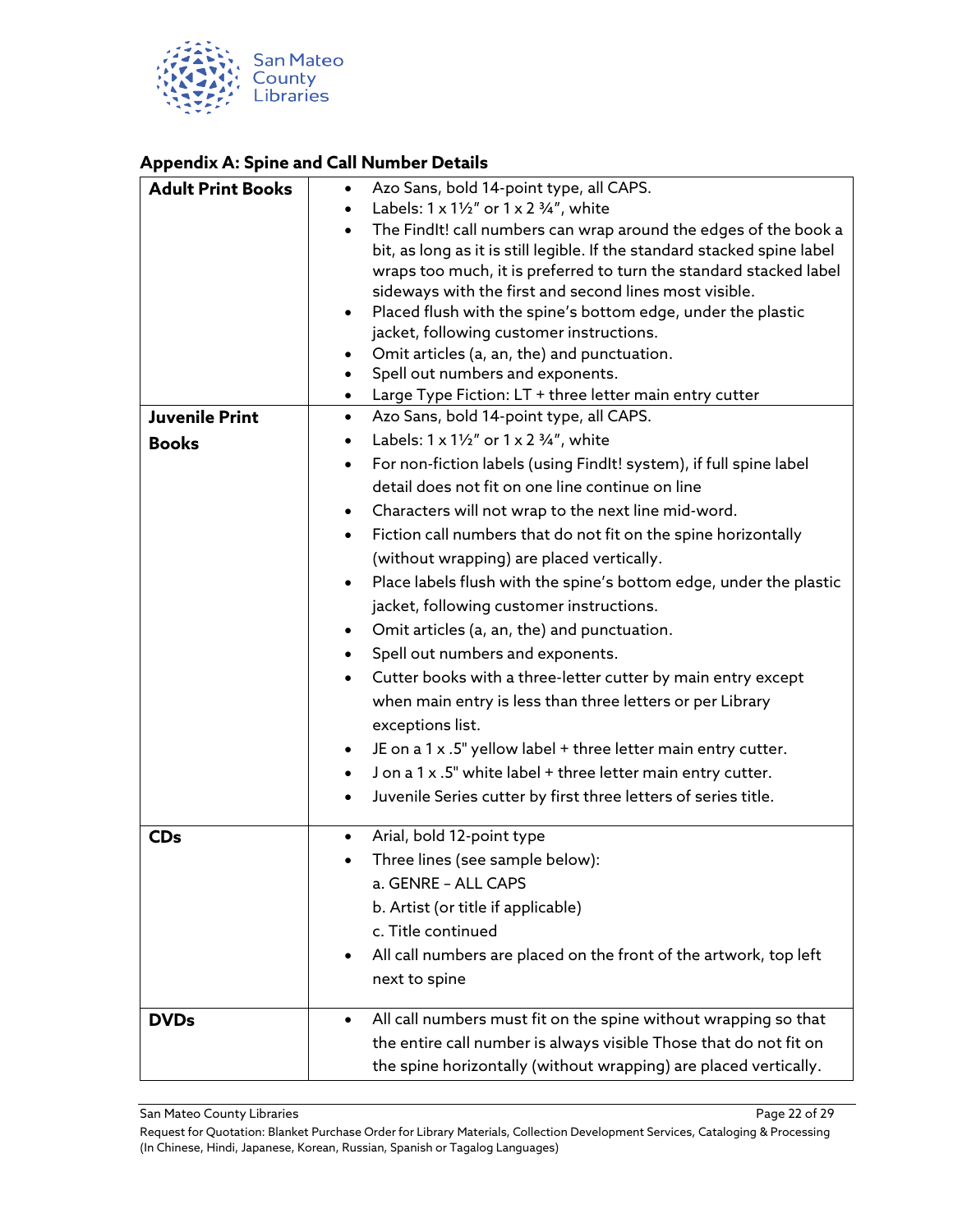

|  | • Placed flush with the spine's bottom edge.                                                            |
|--|---------------------------------------------------------------------------------------------------------|
|  | • Omit punctuation.                                                                                     |
|  | • Spell out numbers and exponents.                                                                      |
|  | • Cutter with a three-letter cutter by main entry except when main<br>entry is less than three letters. |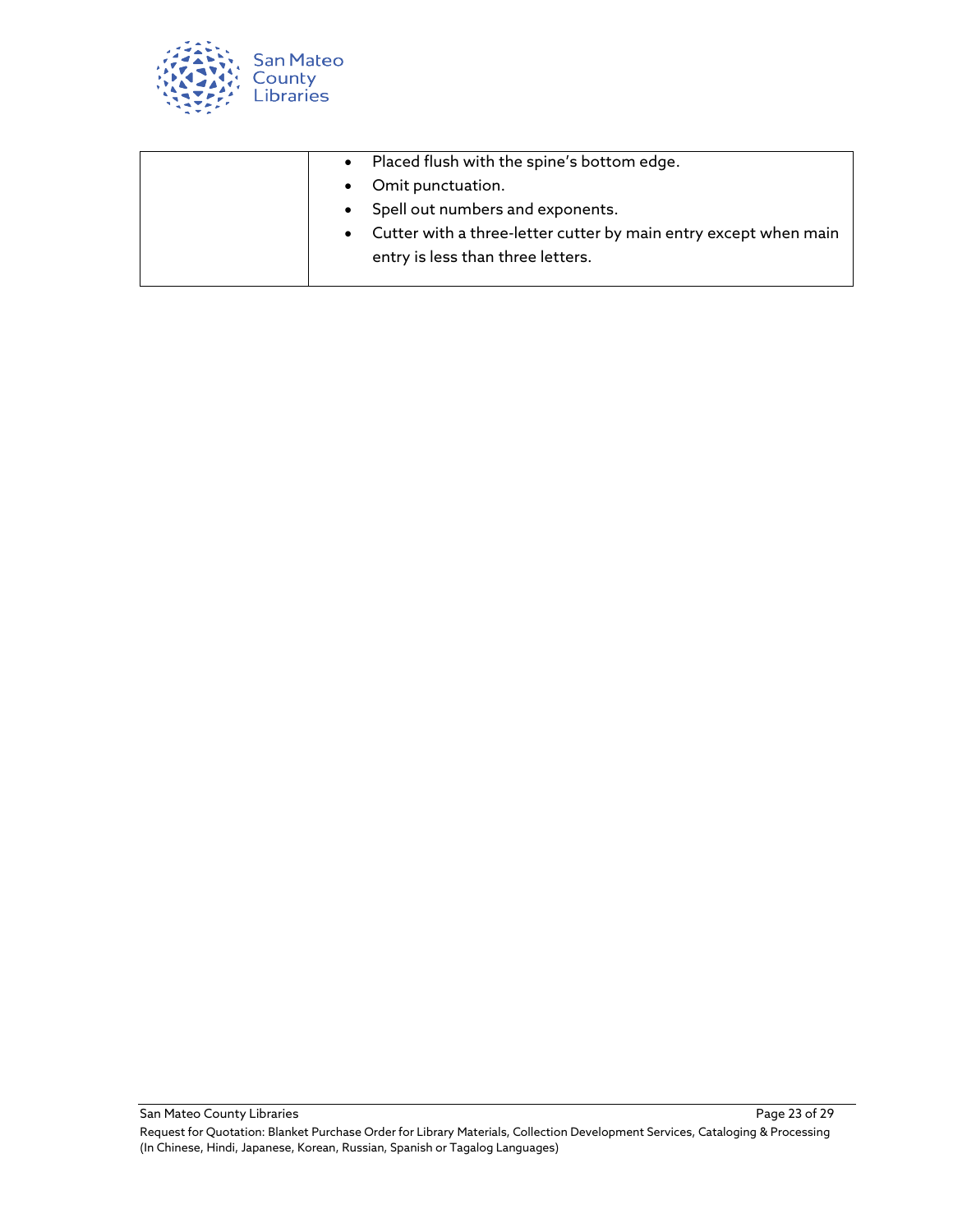

#### <span id="page-23-0"></span>**Appendix B: Call Number Samples**

| <b>TYPE</b>                                    | <b>EXAMPLE</b>                               | <b>NOTES</b>                                                                                                                     |
|------------------------------------------------|----------------------------------------------|----------------------------------------------------------------------------------------------------------------------------------|
| <b>Adult Books (fiction)</b>                   | <b>WHI</b>                                   | WHI - Arial, Bold, Size 14 font                                                                                                  |
| Adult Books (non-fiction)                      | <b>HISTORY</b><br><b>US</b><br><b>GOVERN</b> | WHI - Arial, Bold, Size 14 font<br>Classified using Findlt! call<br>numbers.                                                     |
| Juvenile Picture Books                         | <b>CUENTOS</b>                               | Classified using Findlt! call<br>numbers.                                                                                        |
| <b>Adult DVD</b>                               | <b>WHI</b>                                   | WHI - Arial, Bold, Size 14 font                                                                                                  |
| Juvenile<br>DVD, Print Books                   | J<br><b>WHI</b>                              | J - Arial, Bold, Size 14 font<br>WHI - Arial, Bold, Size 14 font                                                                 |
| Adult DVD World Lang.                          | <b>RUS</b><br><b>WHI</b>                     | RUS - Arial, Bold, Size 14 font<br><b>WHI</b> - Arial, Bold, Size 14 font                                                        |
| Adult<br>Audiobook                             | <b>WHI</b>                                   | WHI - Arial, Bold, Size 14 font                                                                                                  |
| Juvenile<br>Audiobook                          | J<br><b>WHI</b>                              | J - Arial, Bold, Size 20 font<br>WHI - Arial, Bold, Size 14 font                                                                 |
| Juvenile Easy Reader<br>Audiobook, Print Books | JE<br><b>SCR</b>                             | JE - Arial, Bold, Size 16 font,<br>Highlighted yellow<br><b>SCR</b> - Arial, Bold, Size 14 font                                  |
| Spanish Adult<br>Audiobook, Print Books        | <b>SP</b><br><b>PIC</b>                      | <b>SP</b> - Arial, Bold, Size 16 font,<br>Highlighted yellow<br>PIC - Arial, Bold, Size 14 font                                  |
| Spanish Juvenile<br>Audiobook, Print Books     | <u>SP</u><br><b>LON</b>                      | <b>SP</b> - Arial, Bold, Size 16 font,<br>Highlighted yellow<br>J - Arial, Bold, Size 16 font<br>LON - Arial, Bold, Size 14 font |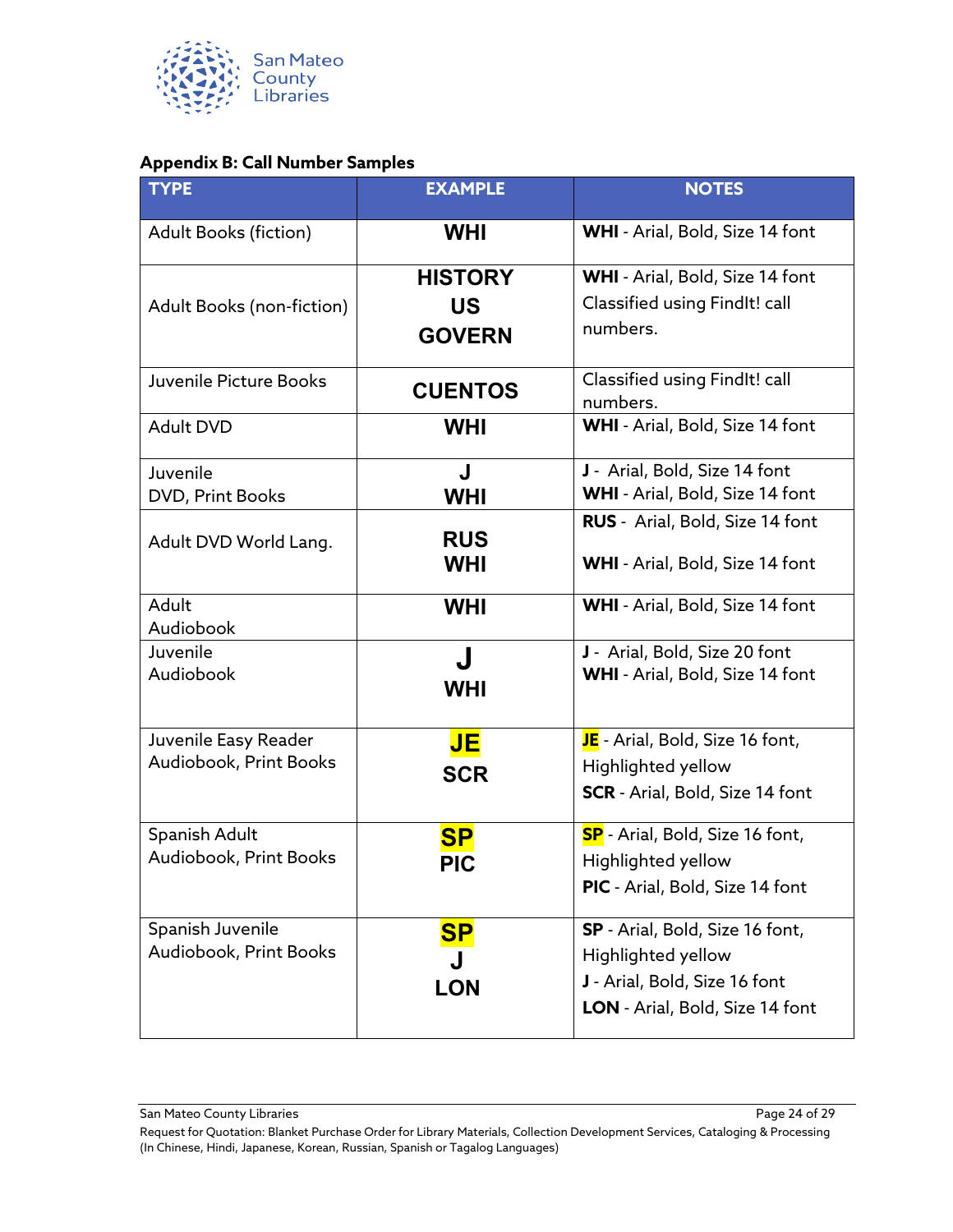

#### <span id="page-24-0"></span>**Appendix C: Additional Stickers**

| <b>ADDITIONAL STICKERS / GENRE LABELS</b>                                  |                                                                                      |  |
|----------------------------------------------------------------------------|--------------------------------------------------------------------------------------|--|
| <b>ADULT / YA</b>                                                          | <b>JUVENILE</b>                                                                      |  |
| <b>NEW</b>                                                                 | <b>FANTASY</b>                                                                       |  |
| <b>WORLD LANGUAGES (various)</b>                                           | <b>HISTORICAL FICTION</b>                                                            |  |
| <b>BL - BILINGUAL</b>                                                      | <b>MYSTERY</b>                                                                       |  |
|                                                                            | <b>SCIENCE FICTION</b>                                                               |  |
|                                                                            | <b>GRAPHIC NOVEL</b>                                                                 |  |
|                                                                            | <b>HOLIDAY</b> (various)                                                             |  |
|                                                                            | JE - JUVENILE EASY                                                                   |  |
|                                                                            | <b>JE - JUVENILE PICTURE BOOK</b>                                                    |  |
|                                                                            | <b>BL - BILINGUAL</b>                                                                |  |
|                                                                            | <b>WORLD LANGUAGE (various)</b>                                                      |  |
|                                                                            | Juvenile Materials Holidays List: 4th of July, Lunar New Year, Christmas, Cinco de   |  |
| Mayo, Day of the Dead, Easter, Halloween, Hanukkah, Kwanzaa, Passover, St. |                                                                                      |  |
|                                                                            | Patrick's, Thanksgiving, Valentine's -- Library provides to World Languages vendors. |  |

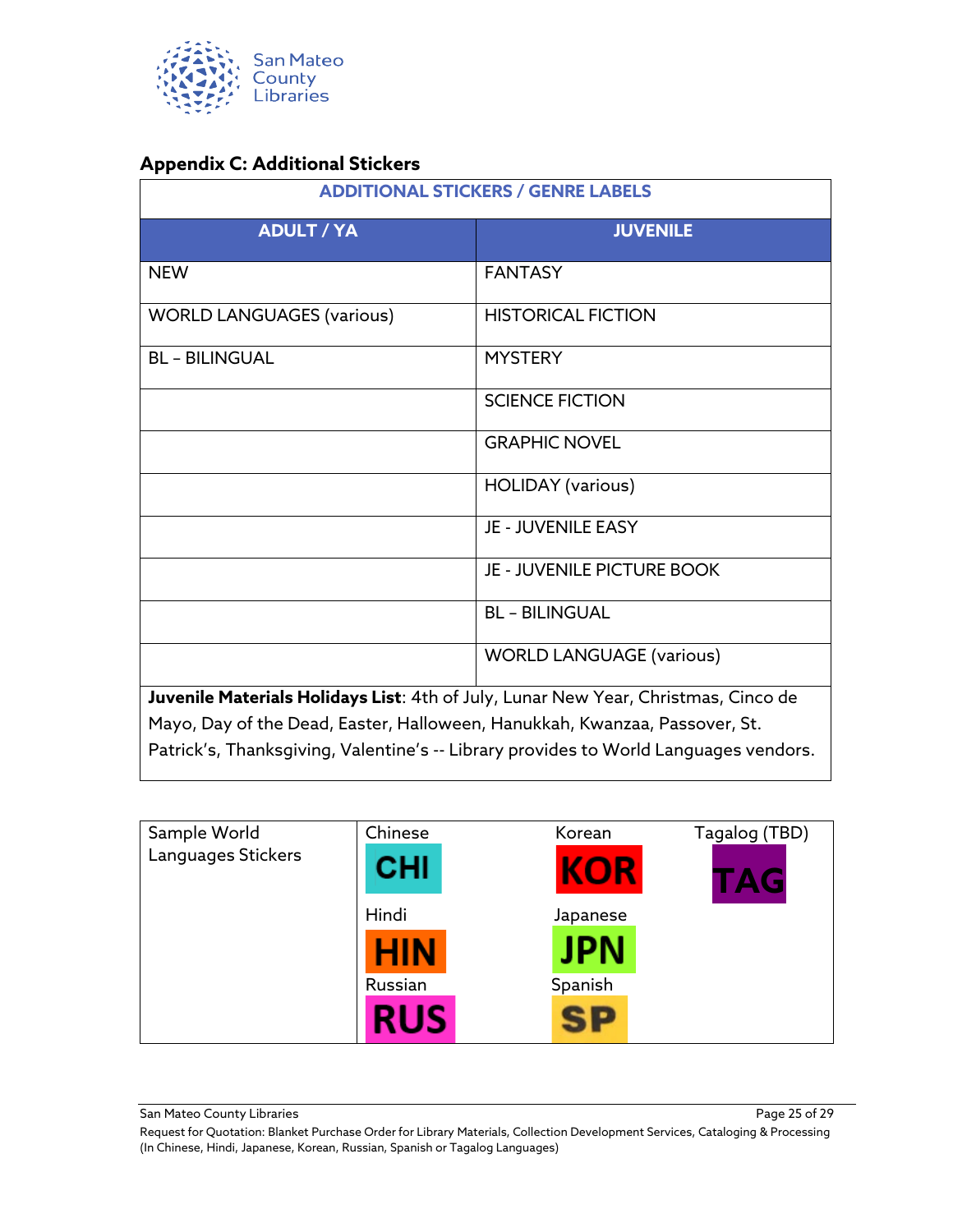

### <span id="page-25-0"></span>Attachment A: Sample Agreement

#### Agreement Number: **XXXXX-XX-XXXX**

THIS AGREEMENT, made and entered into this \_\_\_\_\_\_\_\_\_day of \_\_\_\_\_\_\_\_\_\_\_\_\_\_\_\_\_\_\_, by and between **VENDOR NAME**, hereinafter called "Contractor", and San Mateo County Libraries, 125 Lessingia Court, San Mateo, CA 94402, hereinafter called "Library."

IT IS AGREED that the Contractor for and in consideration of the covenants, conditions, agreements and stipulations of the Library hereinafter expressed does hereby agree to furnish to the Library services and materials as follows and/or as described on exhibits attached to and incorporated herein and thereby made part of this Agreement.

Contractor will provide to the Library the following materials and/or services: See Exhibit A.

CONTRACT PERIOD will be from **DATE** to **DATE** unless terminated earlier under the terms of the Agreement. The Agreement for services as described in Exhibit A is for a **SPELL OUT NUMBER (#)** month period.

COMPENSATION AND PAYMENT SCHEDULE: The Library will pay Contractor for materials and services as described in Exhibit A and Exhibit B and upon receipt of approval of invoices when submitted. The Library will pay Contractor for services performed herein a total of **SPELL OUT NUMBER** dollars and **SPELL OUT NUMBER** cents (**\$X**) for **DATE** to **DATE**. Library reserves the right to withhold payment if the Library determines that the quantity or quality of the work performed is unacceptable. In no event shall total payment for services under this Agreement exceed **\$X**.

**VENDOR NAME VENDOR ADDRESS**

Payments are sent to: Invoices are to be submitted to:

San Mateo County Libraries ATTN: Sandy Wee 125 Lessingia Court San Mateo, CA 94402

ADDITIONAL PROVISIONS set forth on pages 2-3 and Exhibits A and B hereof constitutes a part of this Agreement.

THIS CONTRACT IS NOT VALID UNTIL SIGNED BY ALL PARTIES

IN WITNESS WHEREOF, the parties hereto have executed this agreement as of the date and year first above written.

| <b>CONTRACTOR</b>          | <b>SAN MATEO COUNTY LIBRARIES JPA</b> |
|----------------------------|---------------------------------------|
| Contractor Signature/Date  | Library Director Signature/ Date      |
| Contractor Tax I.D. Number | Library JPA Governing Board Chair     |
| Address                    |                                       |

San Mateo County Libraries Page 26 of 29

Request for Quotation: Blanket Purchase Order for Library Materials, Collection Development Services, Cataloging & Processing (In Chinese, Hindi, Japanese, Korean, Russian, Spanish or Tagalog Languages)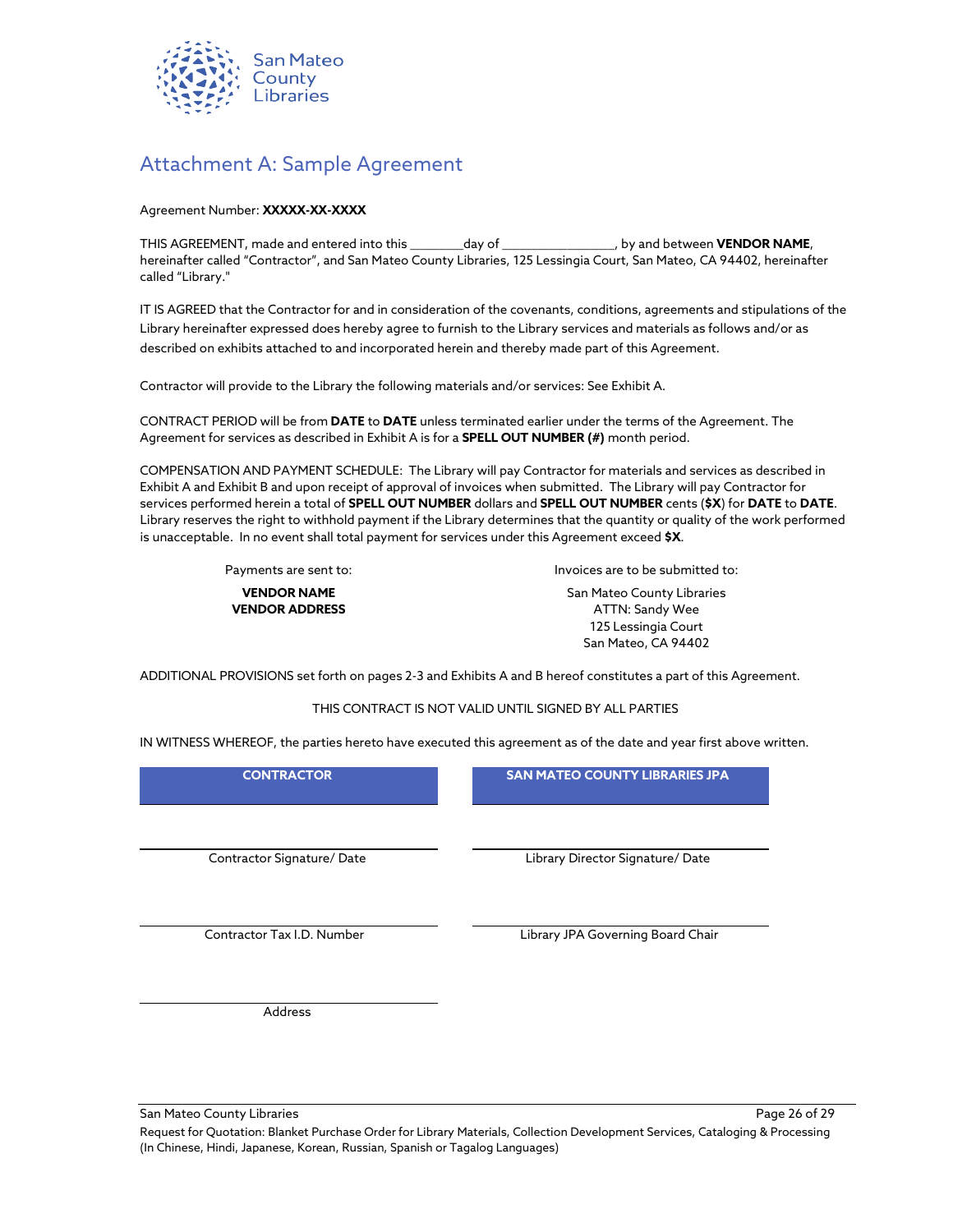

#### **ADDITIONAL PROVISIONS**

- 1. Contractor agrees that the work/services performed under this Agreement are performed as an independent Contractor and that its officers and employees do not become employees of the Library nor are they entitled to any of the rights, privileges, powers or advantages of Library employees.
- 2. Contractor shall indemnify and defend Library, its officers and employees from any and all claims, damages, and liability in any way occasioned by or arising out of the performance of this Agreement, including but not limited to those resulting from the concurrent negligence of Library, its officers or employees.
- 3. Contractor agrees and understands that the Library does not provide Workers' Compensation Insurance to, or on behalf of, the Contractor for the work/services to be performed and that the Library will not withhold Federal or State Income Taxes from monies due the Contractor for work/services performed, but that said taxes are the sole responsibility of Contractor. Contractor shall provide necessary Workers' Compensation Insurance at Contractor's own cost and expense.
- 4. The Contractor shall take out and maintain during the life of this Agreement such Bodily Injury Liability and Property Damage Liability Insurance as shall protect him/her while performing work covered by this Agreement from any and all claims for damages for bodily injury, including accidental death, as well as any and all operations under this Agreement, whether such operations be by himself/herself or by any subcontractor or by anyone directly or indirectly employed by either of them. Such insurance shall be combined single limit bodily injury and property damage for each occurrence and shall not be less than \$1,000,000. All contractors performing work/services with the County Library must have a minimum of \$1,000,000 general liability insurance, \$1,000,000 auto insurance, and statutory workers' compensation insurance, and the County Library must be named as an additional insured by insurer-issued written endorsement, a copy of which shall be provided to the Director of Library Services prior to initiation of work by contractor. Carrier's liability insurance at \$0.60 per pound, per item will also be provided.
- 5. Contractor shall not assign this Agreement or any portion thereof to a third party without the prior written consent of Library, and any attempted assignment without such prior written consent in violation of this Section shall automatically terminate this Agreement.
- 6. Library may, at any time from execution of Agreement, terminate this Agreement, in whole or in part, for the convenience of the Library, by giving written notice specifying the effective date and scope of such termination. Termination shall be effective on a date not less than thirty (30) days from notice. In the event of termination, all finished or unfinished documents, data, studies, maps, photographs, reports, and materials (hereafter referred to as materials) prepared by Contractor under this Agreement shall become the property of the Library and shall be promptly delivered to the Library. In the event of termination, Contractor shall be paid for all work satisfactorily performed until termination, except where the Library determines the quality or quantity of the work performed is unacceptable. Such payment shall be that portion of the full payment, which is determined by comparing the work/services completed to the work/services required by the Agreement.
- 7. Contractor shall obtain any license, permit, or approval if necessary from any agency whatsoever for the work/services to be performed at his/her own expense, prior to commencement of said work/services or forfeit any right to compensation under this Agreement.
- 8. No alteration or variation of terms of this agreement shall be valid unless made in writing and signed by both parties hereto.
- 9. No person shall illegally be excluded from participation in, denied the benefits of, or be subjected to discrimination under this Agreement on account of their race, creed, color, sex, sexual orientation, age, disability or national origin. Contractor shall ensure full equal employment opportunity for all employees under this Agreement.
- 10. Contractor shall maintain all records related to this Agreement for no less than three (3) years after the Library makes final payment or after termination of this contract and all other pending matters are closed. All records shall be subject to the examination and/or audit by agents of the Library, the State of California and/or Federal grantor agencies.
- 11. This Agreement, including Exhibit "A" and Exhibit "B" attached hereto and incorporated herein by reference, constitutes the sole Agreement of the parties hereto and correctly states the rights, duties, and obligations of each party as of this document's date. Any prior agreement, promises, negotiations, or representations between the parties not expressly stated in this document are not binding. All subsequent modifications shall be in writing and signed by the Library Director. In the event that any term, condition, provision, requirement or specification set forth in this body of the agreement conflicts with or is inconsistent with any term, condition, provision, requirement or specification in any exhibit and/or attachment to this agreement, the provisions of this body of the agreement shall prevail. This Agreement, or facsimile proposal of the Agreement, constitutes the entire Agreement between Library and Contractor. Further, liability referenced to in section 4 is limited to Contractor's negligence during the Contractor's performance under this contract.
- 12. This Agreement, including any exhibits, shall for all purposes be deemed subject to the laws of the State of California, and in the event of a lawsuit concerning this Agreement shall be venued in the County of San Mateo. Provided, however, any dispute between the parties regarding their respective rights and duties hereunder shall be resolved through binding arbitration pursuant to Code of Civil Procedure section 1280 et seq., with the non-prevailing party responsible for the arbitrator's fee but in all other respects with each party bearing its own costs and attorneys fees.

Request for Quotation: Blanket Purchase Order for Library Materials, Collection Development Services, Cataloging & Processing (In Chinese, Hindi, Japanese, Korean, Russian, Spanish or Tagalog Languages)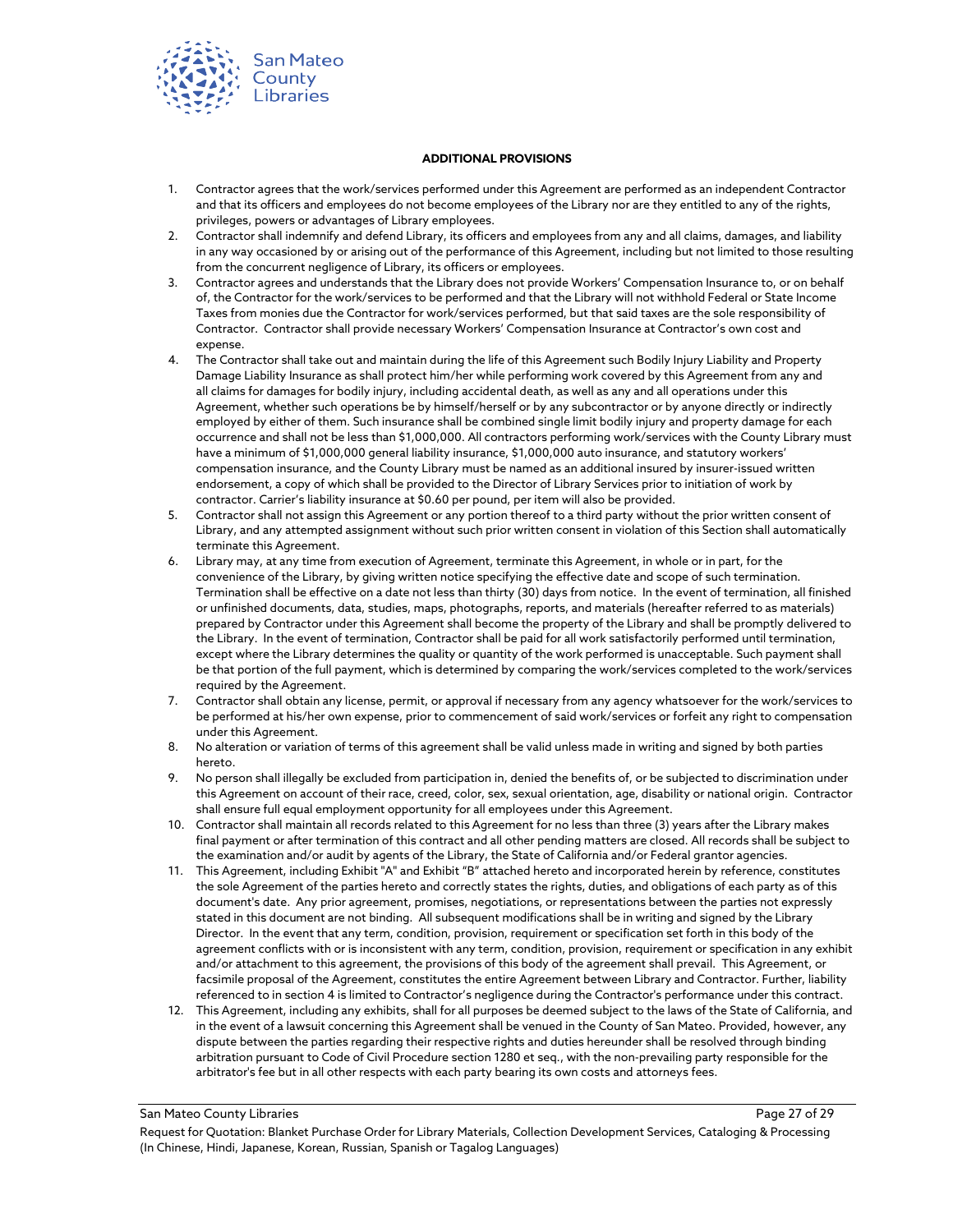

Exhibit A Scope of Work

## VENDOR NAME/PROJECT

#### **[INSERT VENDOR TERMS/SCOPE HERE]**